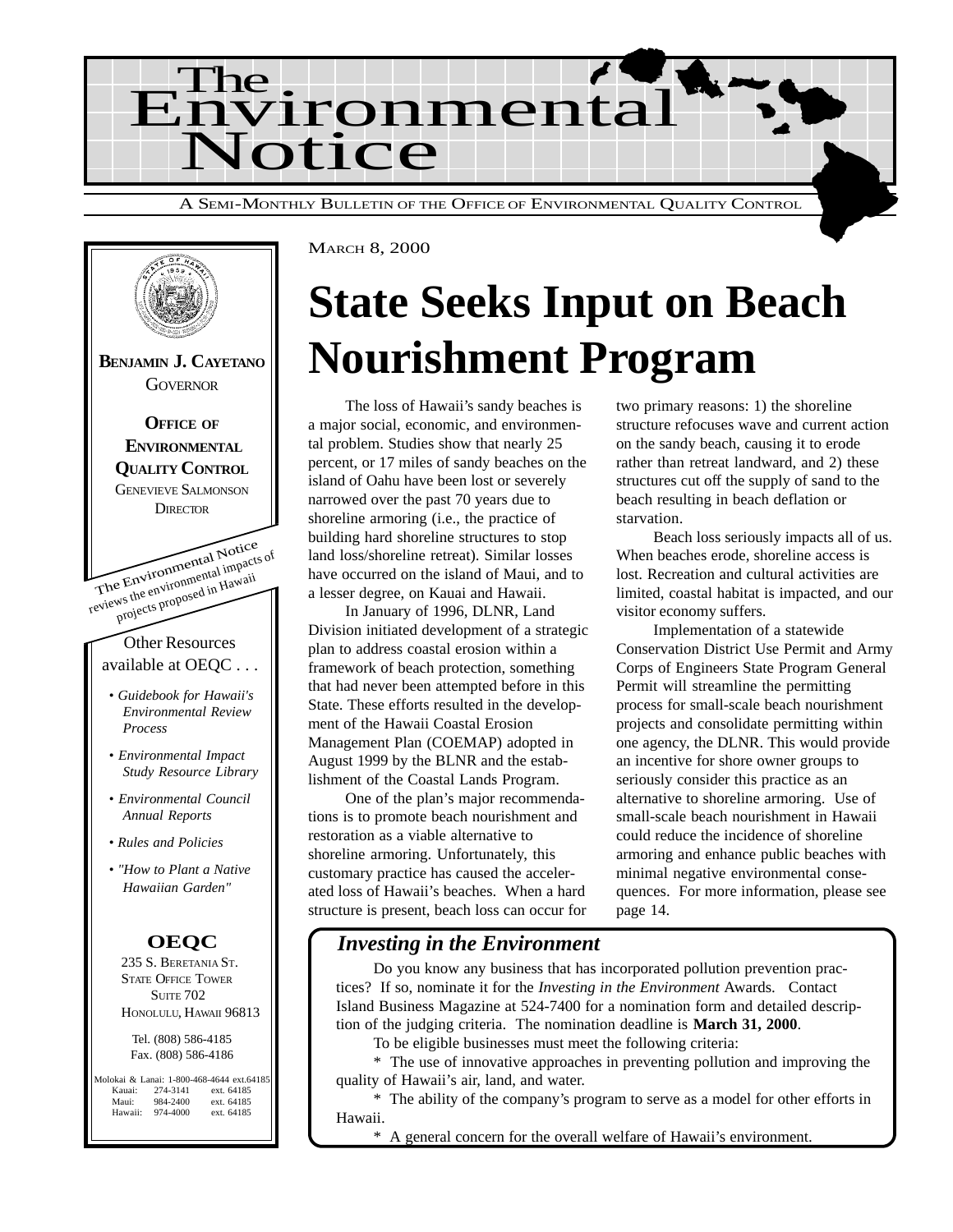# Table of Contents

#### MARCH 8, 2000

### **1** Oahu Notices

#### **Draft Environmental Assessments**

|--|

#### **Final Environmental Assessments/**

| <b>Findings of No Significant Impacts (FONSI)</b>                 |  |  |
|-------------------------------------------------------------------|--|--|
| (2) H-1 Widening Westbound, Kaonohi Street to Waiau Interchange 3 |  |  |
|                                                                   |  |  |
|                                                                   |  |  |
|                                                                   |  |  |

| <b>Previously Published Projects Pending Public Comments</b> |
|--------------------------------------------------------------|
|--------------------------------------------------------------|

## **5 Maui Notices**

#### **Draft Environmental Assessments**

| (2) Lower Honoapiilani Road Improvements (Hoohui Road to |
|----------------------------------------------------------|
|                                                          |
| (3) Mokulele Highway, Puunene Avenue Highway             |
|                                                          |
|                                                          |

#### **Final Environmental Assessments/**

## 2 **[Molokai Notices](#page-10-0)**

#### **Final Environmental Assessments (FONSI)**

## 7 **[Kauai Notices](#page-12-0)**

| <b>Early Consultation</b>                                |
|----------------------------------------------------------|
| (1) Wailua Homesteads Wells Mercury Treatment System  12 |

## 6 **Hawaii Notices**

#### **Final Environmental Assessments/**

| <b>Findings of No Significant Impacts (FONSI)</b> |  |
|---------------------------------------------------|--|
|                                                   |  |

## 9 **[Statewide Notices](#page-13-0)**

#### **Draft Environmental Assessments**

| Wildlife Hazard Management at Airports in Hawaii (NEPA)  14 |  |
|-------------------------------------------------------------|--|

## s **Shoreline Notices**

## **Air Coastal Zone News**

| (1) Restore and Stabilize the Shoreline at Wharf K-11,              |
|---------------------------------------------------------------------|
|                                                                     |
| (2) Install Two Submarine Fiber Optic Cables - Pearl Harbor Naval   |
| Base to Ford Island, and Ford Island to Pearl City Peninsula, Pearl |
|                                                                     |
|                                                                     |
|                                                                     |
| Office Of Planning Solicitation For Non-Governmental Marine         |
| And Coastal Zone Management Advisory Group Members  17              |

## V **Pollution Control Permits**

|--|

## S **Federal Notices**

| Sea Turtle Protection Rule and Environmental Assessment 19 |  |
|------------------------------------------------------------|--|



*OEQC intends to make the information in this bulletin accessible to everyone. Individuals that require this material in a different format (such as large type or braille), should contact our office for assistance.*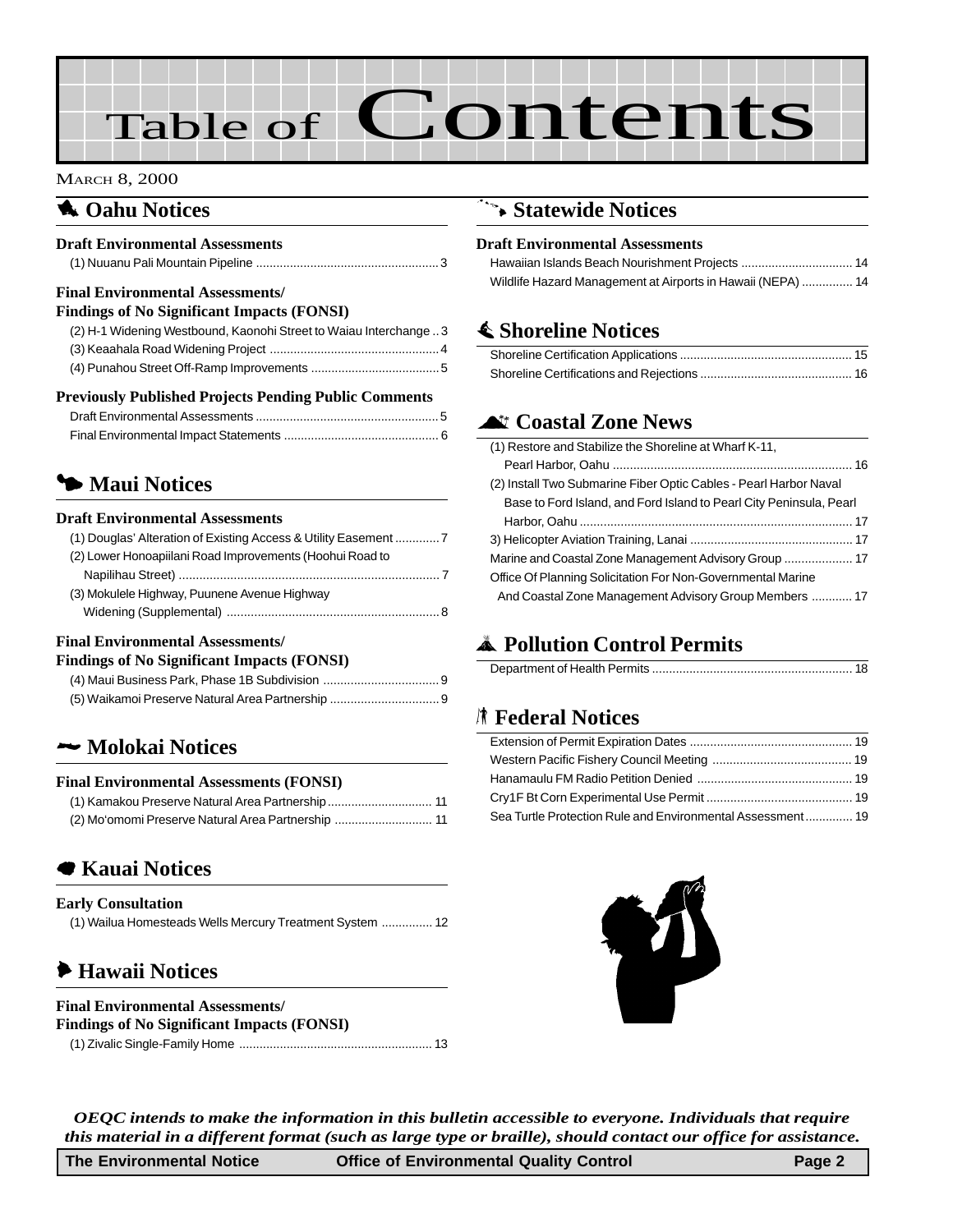**Oahu Notices**

## <span id="page-2-0"></span>**Draft Environmental Assessments**

## 1

## **(1) Nuuanu Pali Mountain Pipeline**

| District:             | Honolulu                             |
|-----------------------|--------------------------------------|
|                       |                                      |
| TMK:                  | 2-2-54 and 55                        |
| Applicant:            | City and County of Honolulu          |
|                       | Board of Water Supply                |
|                       | 630 South Beretania Street           |
|                       | Honolulu, Hawaii 96843               |
|                       | Contact: Barry Usagawa (527-5235)    |
|                       | <b>Approving Agency/Accepting</b>    |
| <b>Authority:</b>     | City and County of Honolulu          |
|                       | Board of Water Supply                |
|                       | 630 South Beretania Street           |
|                       | Honolulu, Hawaii 96843               |
|                       | Contact: Clifford Jamile (527-6180)  |
| <b>Consultant:</b>    | Mink and Yuen, Inc.                  |
|                       | 1670 Kalakaua Avenue, Suite 605      |
|                       | Honolulu, Hawaii 96826               |
|                       | Contact: John Chang (943-1822)       |
| <b>Public Comment</b> |                                      |
| <b>Deadline:</b>      | April 7, 2000                        |
| Status <sup>.</sup>   | DEA First Notice nending public comp |

ng public comment. Address comments to the applicant with copies to the approving agency or accepting authority, the consultant and OEQC. **Permits**

**Required**: COE GP, SCAP, CDUA, NPDES

The Board of Water Supply proposes to install 3,400 linear feet of 12-inch gravity water pipeline to replace an existing badly deteriorated cross-country 12-inch cast iron and concrete and 8-inch asbestos cement pipeline between Nuuanu Tunnel 4B and the Nuuanu Upper Aerator. The new pipeline will parallel the existing pipeline for 1,500 feet then turn northwest for 700 feet to Nuuanu Pali Drive, thence along the road to connect to the Upper Aerator. The replacement is part of an upgrading of surface water facilities in the Nuuanu area to meet EPA requirements.

The new alignment has four purposes:

1. Ease maintenance of the pipeline by locating some of it on Nuuanu Pali Drive.

2. Remove the exposed pipeline from the present easement through the Midkiff Property and eliminate the need for the easement.

**1**

**4**

**2 3**

3. Assure that the pipeline remains sufficiently clear of Kaniakapupu (King's Summer Home) to preclude damage or destruction.

4. Maintain open-channel flow and minimize environmental impact.

Construction is scheduled for Fiscal Year 2001 at an estimated cost of \$1,000,000.00.

## **Final Environmental Assessments/Findings of No Significant Impacts (FONSI)**



**(2) H-1 Widening Westbound, Kaonohi Street to Waiau Interchange**

**District**: Ewa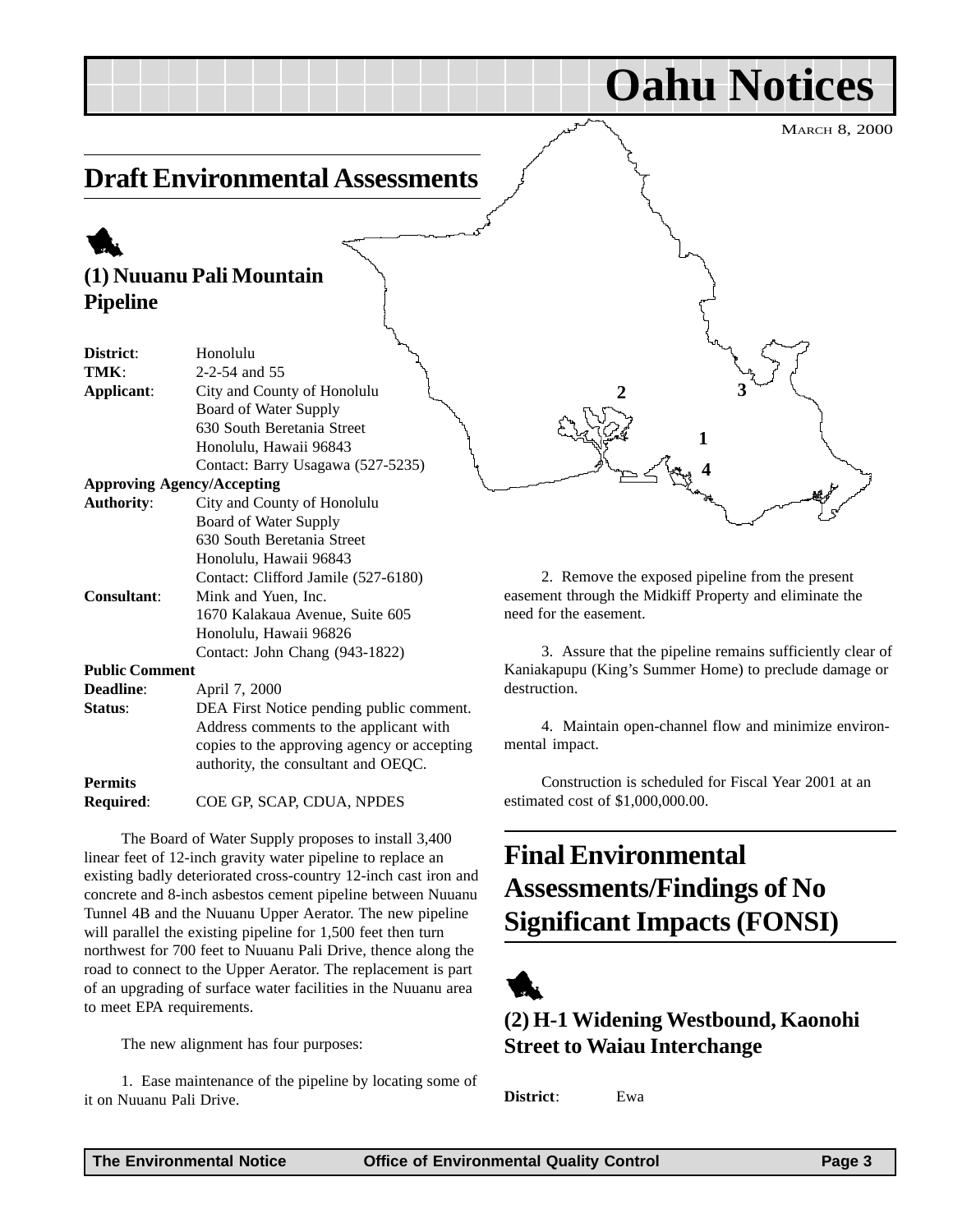## <span id="page-3-0"></span>**Oahu Notices**

#### MARCH 8, 2000

| TMK:                    | 9-8-26:9, 10, 16, 23-27, 46-48, 57, 63, 65, |
|-------------------------|---------------------------------------------|
|                         | 69, 71-73; 9-8-27:2; 9-8-60:15              |
| Applicant:              | Department of Transportation                |
|                         | <b>Highways Division</b>                    |
|                         | 600 Kapiolani Boulevard, 3rd Floor          |
|                         | Honolulu, Hawaii 96813                      |
|                         | Contact: Ron Tsuzuki (587-1830)             |
|                         | <b>Approving Agency/Accepting</b>           |
| <b>Authority:</b>       | Department of Transportation                |
|                         | <b>Highways Division</b>                    |
|                         | 600 Kapiolani Boulevard, 3rd Floor          |
|                         | Honolulu, Hawaii 96813                      |
|                         | Contact: Ron Tsuzuki (587-1830)             |
|                         | and                                         |
|                         | U.S. Department of Transportation           |
|                         | 300 Ala Moana Boulevard, Room 3306          |
|                         | Honolulu, Hawaii 96850                      |
|                         | Contact: Richelle Suzuki (541-2700)         |
| Consultant:             | R.M. Towill Corporation                     |
|                         | 420 Waiakamilo Road, Suite 411              |
|                         | Honolulu, Hawaii 96817                      |
|                         | Contact: Chester Koga (842-1133)            |
| <b>Public Challenge</b> |                                             |
| <b>Deadline:</b>        | April 7, 2000                               |
| Status:                 | FEA/FONSI issued, project may proceed.      |
| <b>Permits</b>          |                                             |
| <b>Required:</b>        | NPDES, noise                                |

The State Department of Transportation, Highways Division proposes to construct improvements to the westbound lanes of Interstate Route H-1 between the Kaonohi Street overcrossing and the Exit 10 off-ramp at Waiau Interchange. This improvement is recommended to maintain interstate design standards, increase traffic safety, relieve traffic congestion, and meet the overall projected operating conditions on this segment of Interstate Route H-1.

This project would increase the number of westbound lanes on this segment of the H-1 Freeway from five to six. The new lane would pick up a dropped sixth lane left at the Kaonohi Street overcrossing by a current freeway widening project and extend it into the Exit 10 off-ramp at the Waiau Interchange. The proposed project includes construction of a new 12-foot wide lane, widening and restriping the existing lanes to 12 feet, widening the outside shoulder to 12 feet, and widening the median shoulder to 10 feet. The proposed widening would affect a segment of the freeway approximately 1 1/4-miles in length, including the 1,500-foot Waimalu viaduct.

Widening of the viaduct segment requires the acquisition of portions of land north of the freeway right-of-way and relocation of several homes and the Waimalu Grace Brethren Church within the Waimalu Garden subdivision. Construction activities will generate short-term impacts in the form of fugitive dust, exhaust emissions, and construction noise. Interruptions to traffic on the H-1 freeway westbound are anticipated. These impacts are temporary in nature and will be mitigated through best management practices. The project will not alter the character of the surrounding area and will not effect changes in land use.



### **(3) Keaahala Road Widening Project**

| Koolaupoko                             |  |
|----------------------------------------|--|
| $4 - 5 - 23$                           |  |
| Department of Transportation           |  |
| <b>Highways Division</b>               |  |
| 869 Punchbowl Street                   |  |
| Honolulu, Hawaii 96813                 |  |
| Contact: Craig Watanabe (692-7551)     |  |
| <b>Approving Agency/Accepting</b>      |  |
| Same as above.                         |  |
| Akinaka & Associates, Ltd.             |  |
| 250 North Beretania Street, Suite 300  |  |
| Honolulu, Hawaii 96813                 |  |
| Contact: Sheldon Yamasato (536-7721)   |  |
| <b>Public Challenge</b>                |  |
| April 7, 2000                          |  |
| FEA/FONSI issued, project may proceed. |  |
| Department of Army, CZM consistency    |  |
| determination, noise, NPDES, Sec. 401  |  |
| WOC. SCAP                              |  |
|                                        |  |

The State Department of Transportation, Highways Division proposes to widen approximately 0.21 miles of the existing Keaahala Road from Kahekili Highway to Pookela Street to accommodate the existing and future traffic demands of the surrounding area in Kaneohe, Oahu, Hawaii. The proposed improvements include the widening of the existing roadway from two lanes to three lanes for most of the improved roadway and from three lanes to four lanes at the intersection of Keaahala Road and Kahekili Highway. Other physical improvements include new concrete retaining walls; and the relocation of overhead utilities.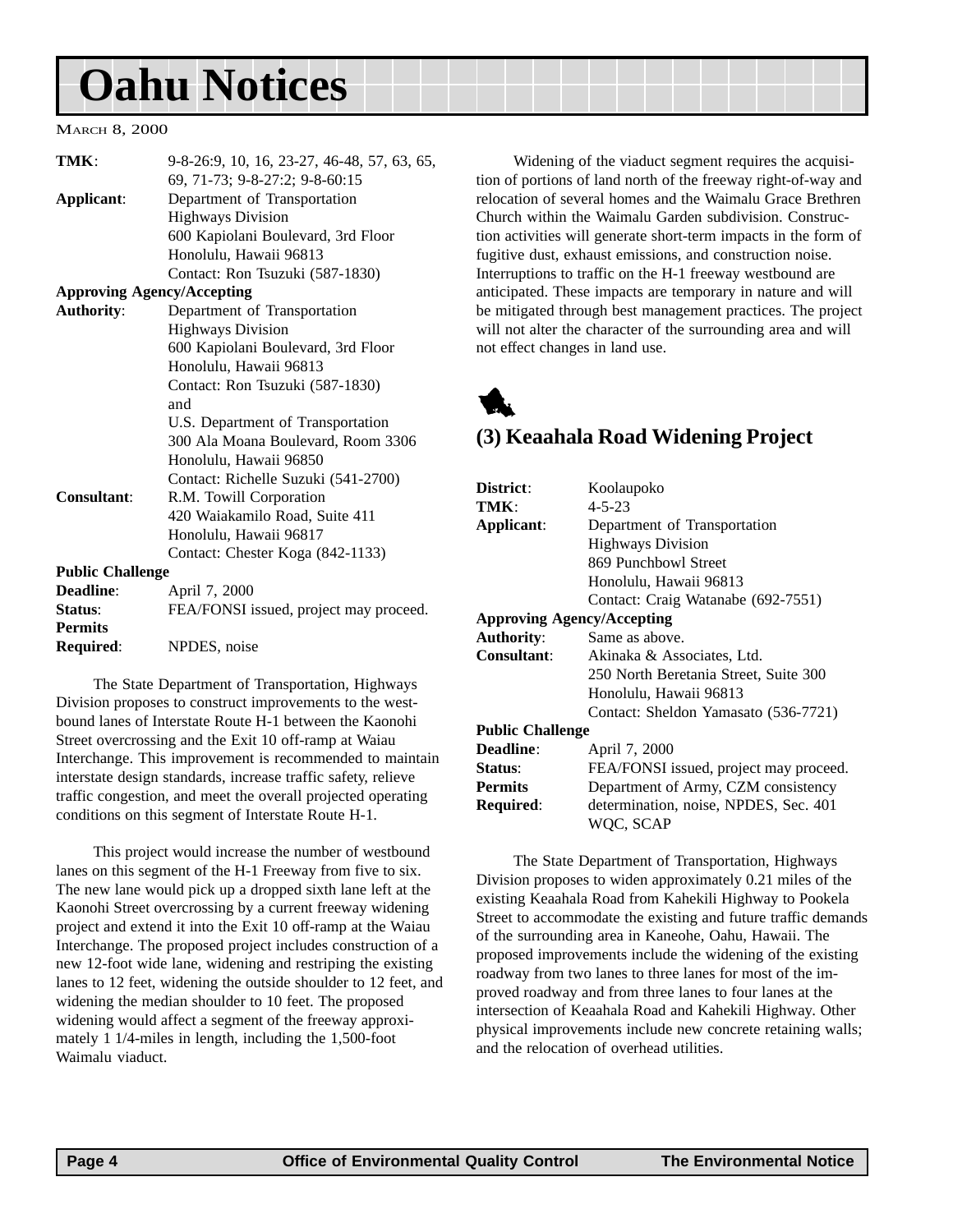<span id="page-4-0"></span>

The proposed project is expected to generate short term impacts that are typical of construction activities including traffic congestion, construction noise, and dust emissions. Clearing and grading activities are also expected to temporarily affect the water quality around the project site. However, these short-term impacts will be mitigated through compliance with applicable regulations/rules and permit conditions, and through the implementation of an approved best management practices plan. In the long term, the proposed project will improve traffic flow along Keaahala Road and benefit the various facilities at the mauka end of the roadway in addition to the Castle Hills subdivision.



## **(4) Punahou Street Off-Ramp Improvements**

| District:                         | Honolulu                               |
|-----------------------------------|----------------------------------------|
| TMK:                              | $2-4-07:01$ (por.), $2-4-09:06$ (por.) |
| Applicant:                        | Department of Transportation, Highways |
|                                   | Division                               |
|                                   | 601 Kamokila Blvd., Room 688           |
|                                   | Kapolei, Hawaii 96707                  |
|                                   | Contact: Kevin Ito (692-7548)          |
| <b>Approving Agency/Accepting</b> |                                        |
| <b>Authority:</b>                 | Same as above.                         |
| Consultant:                       | R.M. Towill Corporation                |
|                                   | 420 Waiakamilo Road, Suite 411         |
|                                   | Honolulu, Hawaii 96817-4941            |
|                                   | Contact: Craig Luke (842-1133)         |
| <b>Public Challenge</b>           |                                        |
| Deadline:                         | April 7, 2000                          |
| Status:                           | FEA/FONSI issued, project may proceed. |
| <b>Permits</b>                    |                                        |
| Required:                         | <b>Noise</b>                           |
|                                   |                                        |

The State Department of Transportation Highways Division (SDOT-H) proposes to expand the east-bound H-1 Punahou Off-Ramp by 1 lane, from the existing 3 lanes to 4 lanes. The proposed project is an integral component in the managed development of Honolulu's Primary Urban Center. The improvement is recommended to alleviate existing and projected traffic congestion on the H-1 Freeway, to increase the storage capacity for right turn movement onto Punahou Street, and to improve access to Waikiki and the newly constructed Hawaii Convention Center.

The proposed off-ramp widening will realign the exit lane and create an additional 11-foot wide, dedicated right turn lane onto Punahou Street. The new alignment and right turn lane will be taken from property makai of the existing off-ramp. The proposed expansion will require the acquisition of approximately 9,720 square feet of land currently owned by the Shriners' Hospital for Crippled Children, and approximately 3,600 square feet of property owned by the Jodo Mission of Hawaii.

Construction activities associated with the proposed project will generate short-term impacts in the form of traffic interruptions, fugitive dust, exhaust emissions, and construction noise. These impacts are temporary in nature and will be mitigated through best management practices. The project will not alter the character of the surrounding area: no zoning changes are required or presaged by the expansion.

## **Previously Published Projects Pending Public Comments**

### **Draft Environmental Assessments**

#### 1 **Dillingham Airfield Improvements**

**Applicant**: Department of Transportation Airports Division 400 Rodgers Boulevard, Suite 700 Honolulu, Hawaii 96819 Contact: Jerry Matsuda (838-8600) **Approving Agency/Accepting Authority**: Same as above. **Public Comment Deadline**: March 24, 2000

#### 1 **Halawa Stream Bridge Replacement**

**Applicant**: Department of Transportation Highways Division 601 Kamokila Boulevard, Room 688 Kapolei, Hawaii 96707 Contact: Christine Yamasaki (692-7572) **Approving Agency/Accepting Authority**: Same as above. **Public Comment Deadline**: March 24, 2000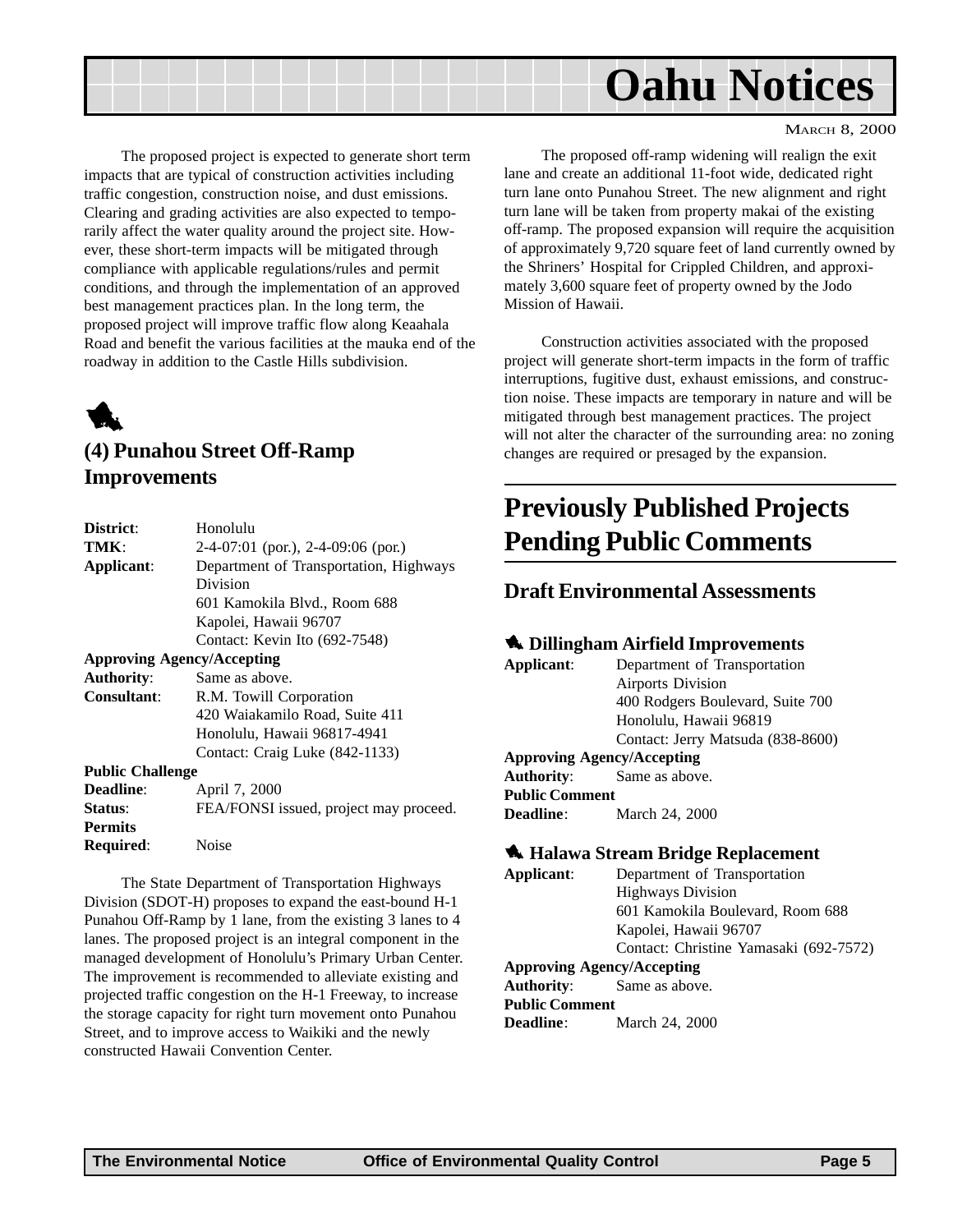## <span id="page-5-0"></span>**Oahu Notices**

MARCH 8, 2000

### 1 **Kailua Reservoir Dam Alteration**

**Applicant**: Department of Agriculture Agricultural Resource Management Division 1428 South King Street Honolulu, Hawaii 96814-2512 Contact: Paul Matsuo (973-9473)

#### **Approving Agency/Accepting**

**Authority**: Same as above. **Public Comment** March 24, 2000

### 1 **M/V Investment Partners, Single Family Dwelling, Waikiki (SMA)**

|                                   | <b>Applicant</b> M/V Investment Partners |
|-----------------------------------|------------------------------------------|
|                                   | P.O. Box 62156                           |
|                                   | Honolulu, HI 96839                       |
|                                   | Contact: Ralph Gray (808)524-8200        |
| <b>Approving Agency/Accepting</b> |                                          |
|                                   | $\lambda = 1$ , $\lambda = 1$            |

| <b>Authority:</b> | City & County of Honolulu             |
|-------------------|---------------------------------------|
|                   | Department of Planning and Permitting |
|                   | 650 South King Street                 |
|                   | Honolulu, Hi 96813                    |
|                   | Contact: Ardis Shaw-Kim (527-5349)    |
|                   |                                       |

#### **Public Comment**

**Deadline:** March 24, 2000

### **Final Environmental Impact Statements**

### 1 **Kailua-Kaneohe-Kahaluu Facilities Plan**

| Applicant:        | City and County of Honolulu               |
|-------------------|-------------------------------------------|
|                   | Department of Design & Construction       |
|                   | 650 South King Street                     |
|                   | Honolulu, Hawaii 96813                    |
|                   | Contact: Carl Arakaki (523-4671)          |
|                   | and                                       |
|                   | Department of Environmental Services      |
|                   | 650 South King Street                     |
|                   | Honolulu, Hawaii 96813                    |
|                   | Contact: Kenneth Sprague (527-6663)       |
|                   | <b>Approving Agency/Accepting</b>         |
| <b>Authority:</b> | City and County of Honolulu               |
|                   | Department of Planning and Permitting     |
|                   | 650 South King Street                     |
|                   | Honolulu, Hawaii 96813                    |
|                   | Contact: Randall Fujiki (523-4432)        |
| Status:           | FEIS currently being reviewed by the      |
|                   | Department of Planning & Permitting, City |
|                   | & County of Honolulu.                     |

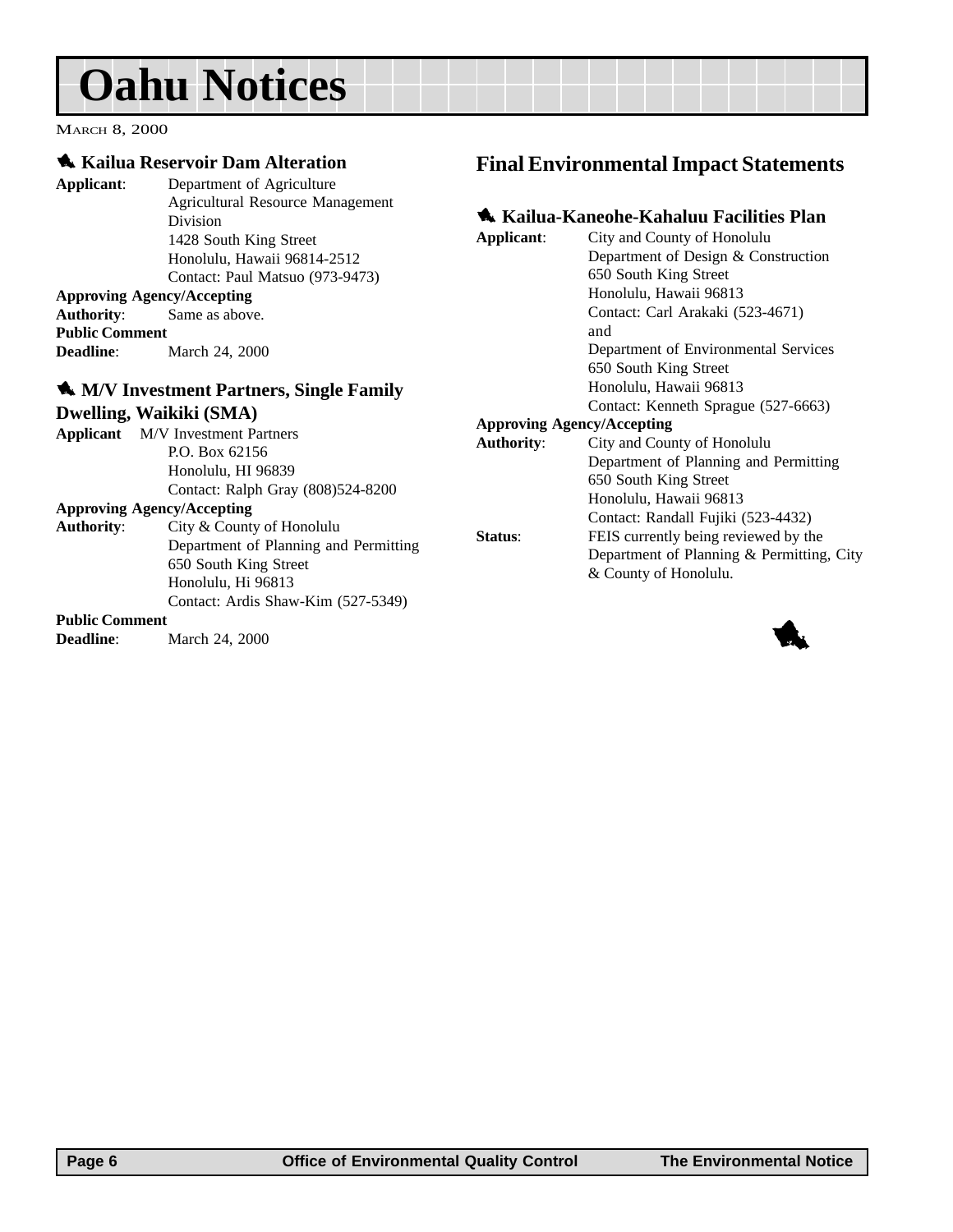## **Maui Notices**

MARCH 8, 2000

<span id="page-6-0"></span>

**Required**: Easement on State Lands

The proposed project is for a minor alteration of an existing access and utility easement (L.O.D. No. S-28,000) over state lands located at Hanawana, Makawao, Maui.

The approval of the slight road alteration is for reasonable improved access to safely allow for construction equipment as well as vehicles to (2) 2-9-11-18 which is an ongoing development for a single family residence and farm. The state land affected is located in an agricultural district and is not located within the conservation district. The Douglases are co-leasers of a portion of state land TMK:(2) 2-9-11 por. 08, on a month to month basis, in which the area of the subject is located.

**Street)**

| District:                         | Lahaina                                    |
|-----------------------------------|--------------------------------------------|
| TMK:                              | 4-3-03, 4-3-05, 4-3-10, 4-3-15, 4-3-05:27, |
|                                   | $4-3-10$ : por. 09                         |
| Applicant:                        | County of Maui                             |
|                                   | Department of Public Works & Waste         |
|                                   | Management                                 |
|                                   | 200 South High Street                      |
|                                   | Wailuku, Hawaii 96793                      |
|                                   | Contact: Joe Krueger (270-7434)            |
| <b>Approving Agency/Accepting</b> |                                            |
| <b>Authority:</b>                 | Same as above.                             |
|                                   |                                            |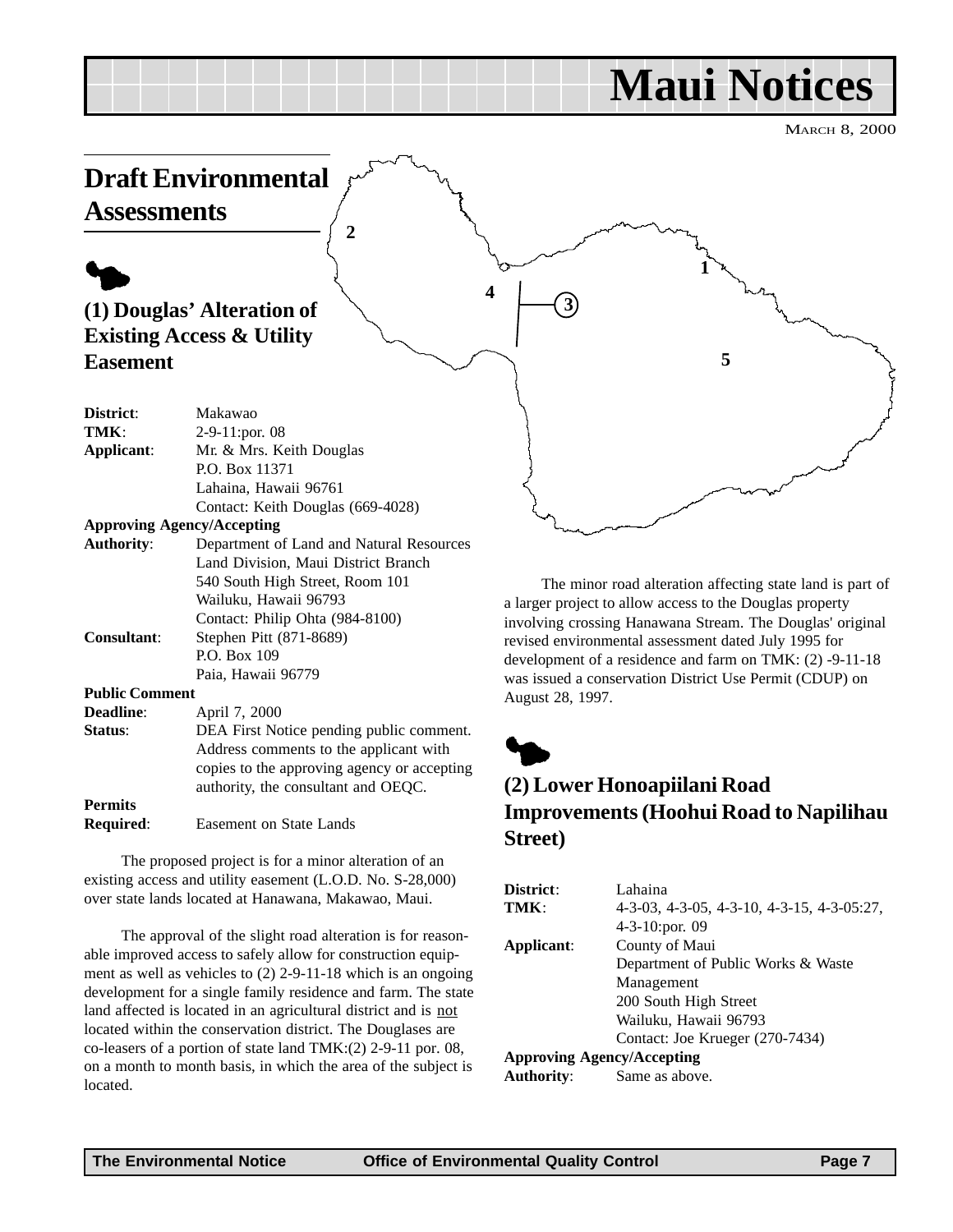## <span id="page-7-0"></span>**Maui Notices**

#### MARCH 8, 2000

| <b>Consultant:</b>                 | Munekiyo, Arakawa & Hiraga, Inc.<br>305 High Street, Suite 104                                                           |
|------------------------------------|--------------------------------------------------------------------------------------------------------------------------|
|                                    | Wailuku, Hawaii 96793                                                                                                    |
|                                    | Contact: Michael Munekiyo (244-2015)                                                                                     |
| <b>Public Comment</b>              |                                                                                                                          |
| <b>Deadline:</b>                   | April 7, 2000                                                                                                            |
| Status:                            | DEA First Notice pending public comment.<br>Address comments to the applicant with<br>copies to the consultant and OEQC. |
| <b>Permits</b><br><b>Required:</b> | SMA use permit, SSV, NPDES, community<br>noise and construction permits                                                  |

The County of Maui, Department of Public Works and Waste Management proposes to improve a 1.4 mile segment of Lower Honoapiilani Road from Hoohui Road to Napilihau Street in the Lahaina District on the island of Maui.

The proposed improvements consist of widening the existing paved roadway section to include two (2) 11-foot wide travelways, a 3- foot wide buffer on the mauka side of the travelway, and a 5-foot wide bike lane and 6-foot wide drainage swale on the makai side. Concrete curbs, gutters, and sidewalks (4 to 5 feet wide) will be provided along portions of the travelway on the mauka side. The existing Kahananui Bridge at Kahana Stream will be improved to accommodate the widened roadway section and one (1) existing drainage outlet will be repaired and two (2) new drainage outlets will be constructed. Additional improvements include the provision of driveway connections for providing access to properties bordering the roadway and the construction of crosswalks and curb ramps, as needed, to meet ADA criteria. Utilities will also be relocated as needed and new drainlines, catch basins, drain inlets, and storm drain manholes will be constructed where necessary.

The proposed project involves a County roadway and is estimated to cost approximately \$4.0 million. Construction of the project is anticipated to last about nine (9) months. Since the proposed project involves actions within the Special Management Area and shoreline setback area, applications for a SMA Use Permit and Shoreline Setback Variance will be prepared.



## **(3) Mokulele Highway, Puunene Avenue Highway Widening (Supplemental)**

| District: | Wailuku                                     |
|-----------|---------------------------------------------|
| TMK:      | various parcels in $3-8-4$ , 5, 6, 8 and 77 |

| Applicant:            | Department of Transportation             |
|-----------------------|------------------------------------------|
|                       | 869 Punchbowl Street                     |
|                       | Honolulu, Hawaii 96813                   |
|                       | Contact: Bob Sairot (873-3535)           |
|                       | <b>Approving Agency/Accepting</b>        |
|                       |                                          |
| <b>Authority:</b>     | Same as above.                           |
| Consultant:           | Chris Hart & Partners                    |
|                       | 1955 Main Street, Suite 200              |
|                       | Wailuku, Hawaii 96793                    |
|                       | Contact: Rory Frampton (242-1955)        |
| <b>Public Comment</b> |                                          |
| <b>Deadline:</b>      | April 7, 2000                            |
| <b>Status:</b>        | DEA First Notice pending public comment. |
|                       | Address comments to the applicant with   |
|                       | copies to the consultant and OEOC.       |
| <b>Permits</b>        |                                          |
| <b>Required:</b>      | SMA, 404, 401, CZM, NPDES                |

The Mokulele Highway / Puunene Avenue Widening Project consists of establishing a four-lane divided arterial between Piilani Highway and Puunene Avenue. The Project was reviewed by State and Federal agencies and was issued a FONSI by the State Department of Transportation (SDOT) and the Federal Highways Administration in 1997. The SDOT is proposing amendments and additions to the original plans in response to public input and further design analysis. The amendments include an adjacent bike and pedestrian path, landscape featuring native plants, and additional improvements to roadways adjacent to the original corridor.

The proposed expansion of roadway improvements includes:

-Extending improvements along Puunene Avenue to the intersection with Dairy Road

-Extending improvements along Piilani Highway from Waiakoa Bridge to Uwapo Road

-Re-alignment of the terminus of South Kihei Road and its intersection with North Kihei Road

This Supplementary Environmental Assessment (SEA) discusses the anticipated impacts of the additional improvements and also provides additional detail regarding routing, roadway improvements, and drainage infrastructure.

A summary of the anticipated impacts follows: The additional actions are anticipated to positively affect visual and recreational resources of the surrounding area. Additional roadway improvements will increase the level of service at intersections near or with Mokulele Highway. Archaeological assessments of the new right-of-way have found no significant materials and anticipate no findings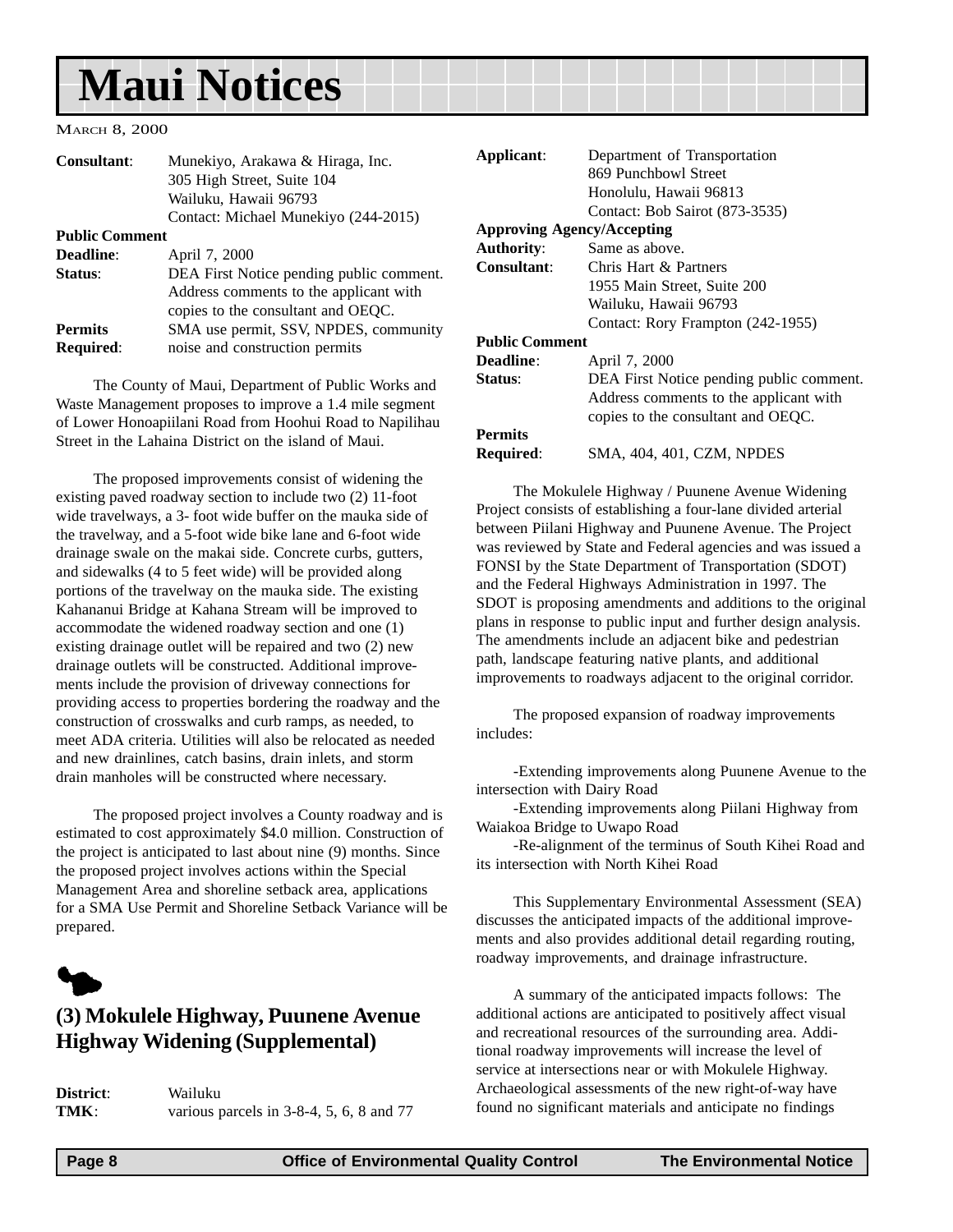<span id="page-8-0"></span>

during construction. Long-term noise impacts will be reduced or can be mitigated so that there will be no significant impacts to nearby sensitive receptors. Air quality is anticipated to increase due to the Project. Impacts to land-uses by the expanded right of way acquisition can and will be mitigated through established guidelines set forth in Uniform Relocation Assistance and Real Property Acquisition Policies Act of 1970 (as amended by the Uniform Relocation Act of 1987) CFR Title 49 Part 24. Short-term construction-related impacts to air, noise, and water can be mitigated. No significant impacts are anticipated in result of the additional actions proposed for the Mokulele Highway - Puunene Avenue Roadway Widening Project.

## **Final Environmental Assessments/Findings of No Significant Impacts (FONSI)**



## **(4) Maui Business Park, Phase 1B Subdivision**

| District:                         | Wailuku                                |
|-----------------------------------|----------------------------------------|
| TMK:                              | $3 - 8 - 06:73$                        |
| Applicant:                        | A&B Properties, Inc.                   |
|                                   | 822 Bishop Street                      |
|                                   | Honolulu, Hawaii 96801-3440            |
|                                   | Contact: Rick Stack (525-8410)         |
| <b>Approving Agency/Accepting</b> |                                        |
| <b>Authority:</b>                 | Department of Transportation           |
|                                   | 601 Kamokila Boulevard                 |
|                                   | Kapolei, Hawaii 96707                  |
|                                   | Contact: Mike Okumoto (692-7331)       |
| Consultant:                       | Munekiyo Arakawa & Hiraga, Inc.        |
|                                   | 305 High Street, Suite 104             |
|                                   | Wailuku, Hawaii 96793                  |
|                                   | Contact: Michael Munekiyo (244-2015)   |
| <b>Public Challenge</b>           |                                        |
| Deadline:                         | April 7, 2000                          |
| Status:                           | FEA/FONSI issued, project may proceed. |
| <b>Permits</b>                    |                                        |
| Required:                         | NPDES, grubbing, grading               |
|                                   |                                        |

A&B Properties, Inc., proposes to develop a 12-lot light industrial subdivision in Kahului, Maui.

MARCH 8, 2000

The project site consists of 33.793 acres and includes former agricultural lands occupied by lowlying scrub vegetation.

The project site is situated in an area of existing commercial and light industrial development. The site is in the State "Urban" district and is designated "Light Industrial" by theWailuku-Kahului Community Plan and "M-1, Light Industrial" by Maui County zoning.

The improvements associated with the proposed subdivision will be designed in accordance with applicable State and County standards and include the following:

1. Clearing, grubbing, and grading for each lot in accordance with drainage and setback criteria;

2. Installation of water, sewer, electrical, telephone, and CATV lines to serve each of the developable lots;

3. Installation of landscape planting;

4. Construction of drainage system improvements for the collection and conveyance of stormwater runoff; and

5. Construction of access and internal roadways to provide for ingress/egress to the subdivision, as well as the circulation of traffic within the subdivision.

Access to the proposed subdivision will be provided from Puunene Avenue and the future Kahului Airport Access Road. An interim access connection from Dairy Road to the subdivision is proposed. Connection to the future Airport Access Road, as well as the provision of the interim access to Dairy Road, will involve the use of a State Department of Transportation right-of-way.



## **(5) Waikamoi Preserve Natural Area Partnership**

| <b>District:</b> | Makawao                                  |
|------------------|------------------------------------------|
| TMK:             | $2 - 3 - 05 - 4$                         |
| Applicant:       | Department of Land and Natural Resources |
|                  | Division of Forestry and Wildlife        |
|                  | 1151 Punchbowl Street Room 325           |
|                  | Honolulu, HI 96813                       |
|                  | and                                      |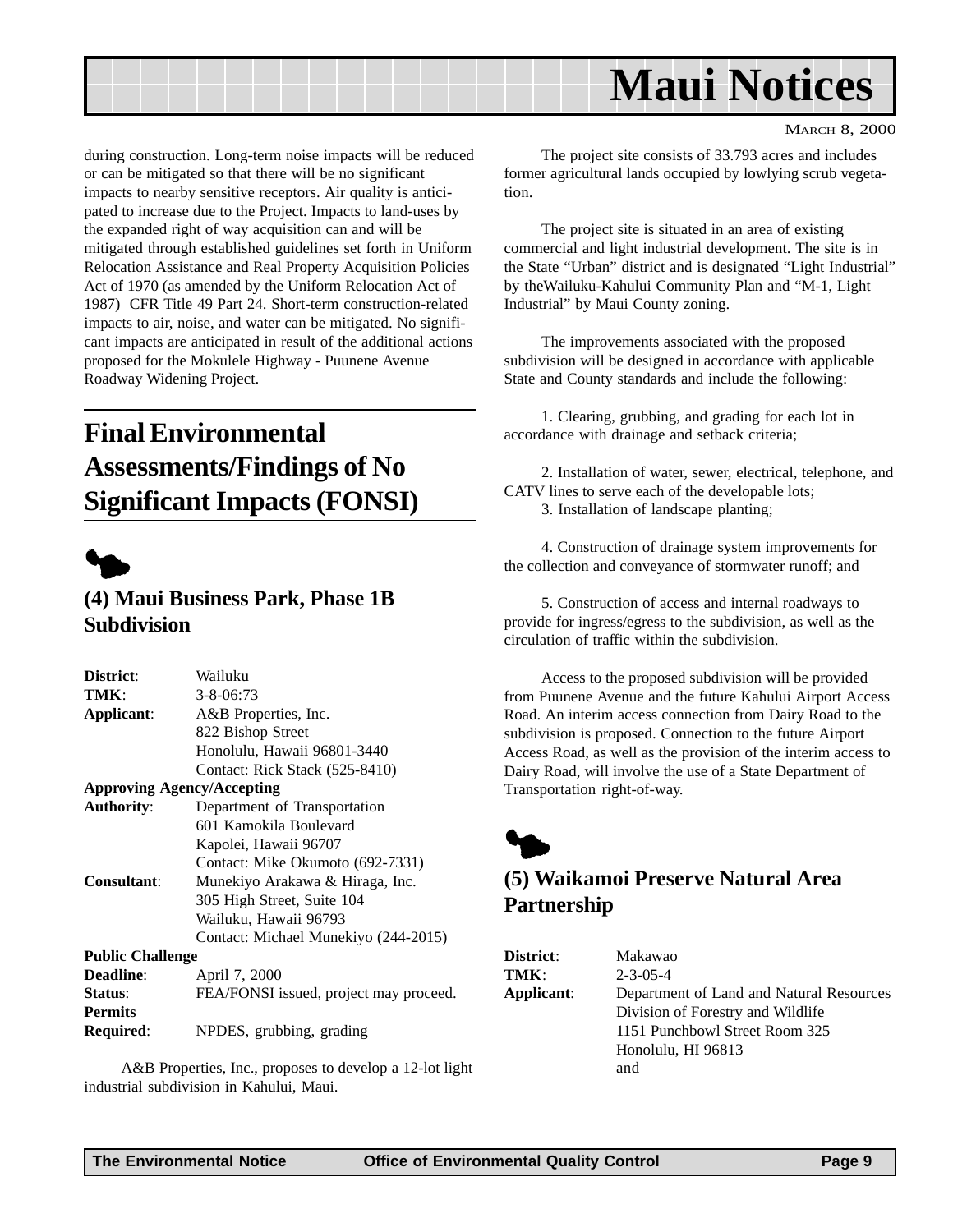## **Maui Notices**

MARCH 8, 2000

| The Nature Conservancy of Hawaii         |  |
|------------------------------------------|--|
| 923 Nuuanu Avenue                        |  |
| Honolulu, HI 96817                       |  |
| Contact: Betsy Gagne (587-0063)          |  |
| <b>Approving Agency/Accepting</b>        |  |
| Department of Land and Natural Resources |  |
| Division of Forestry and Wildlife        |  |
| 1151 Punchbowl Street Room 325           |  |
| Honolulu, HI 96813                       |  |
| Contact: Betsy Gagne (587-0063)          |  |
| Anders Lyons                             |  |
| The Nature Conservancy Maui              |  |
| 923 Nuuanu Avenue                        |  |
| Honolulu, HI 96817                       |  |
| Contact: Alenka Remec (537-4508)         |  |
| <b>Public Challenge</b>                  |  |
| April 7, 2000                            |  |
| FEA/FONSI issued, project may proceed.   |  |
|                                          |  |
| <b>BLNR</b> approval                     |  |
|                                          |  |

The Division of Forestry and Wildlife is proposing to renew a long-term management agreement with The Nature Conservancy of Hawaii to manage the 5,230-acre Waikamoi Preserve in the District of Makawao, County of Maui. This project is part of the Natural Area Partnership Program, a state program that provides 2:1 matching funds for natural area protection efforts on private lands of Natural Area Reserve quality.

The Preserve is located in East Maui and lies to the west of the state's 7,500-acre Hanawi Natural Area Reserve, and its southern boundary runs along Haleakala National Park. These managed areas, together with other state and private lands on the northeast slopes of Mt. Haleakala, represent one of the largest intact native rain forests in the state, comprising more than 100,000 acres.

The primary goal of this project is to maintain Waikamoi Preserve's native ecosystems and protect the area's rare plants and animals. For example, the forests of Waikamoi Preserve provide vital habitat for 13 native Hawaiian birds. The preserve also provides essential watershed for the island of Maui. The East Maui watershed region is the largest single source of harvested surface water in the state, with an average flow of 60 billion gallons per year.

This project is long-term and consists of several distinct research, monitoring and management facets to assure the long-term survival of Waikamoi's unique native birds, plants and insects. Furthermore, this project proposes the most costeffective proactive preservation of the headwaters to the East Maui watershed. The project also integrates key strategies in community outreach to build public awareness and support of conservation of native natural areas.

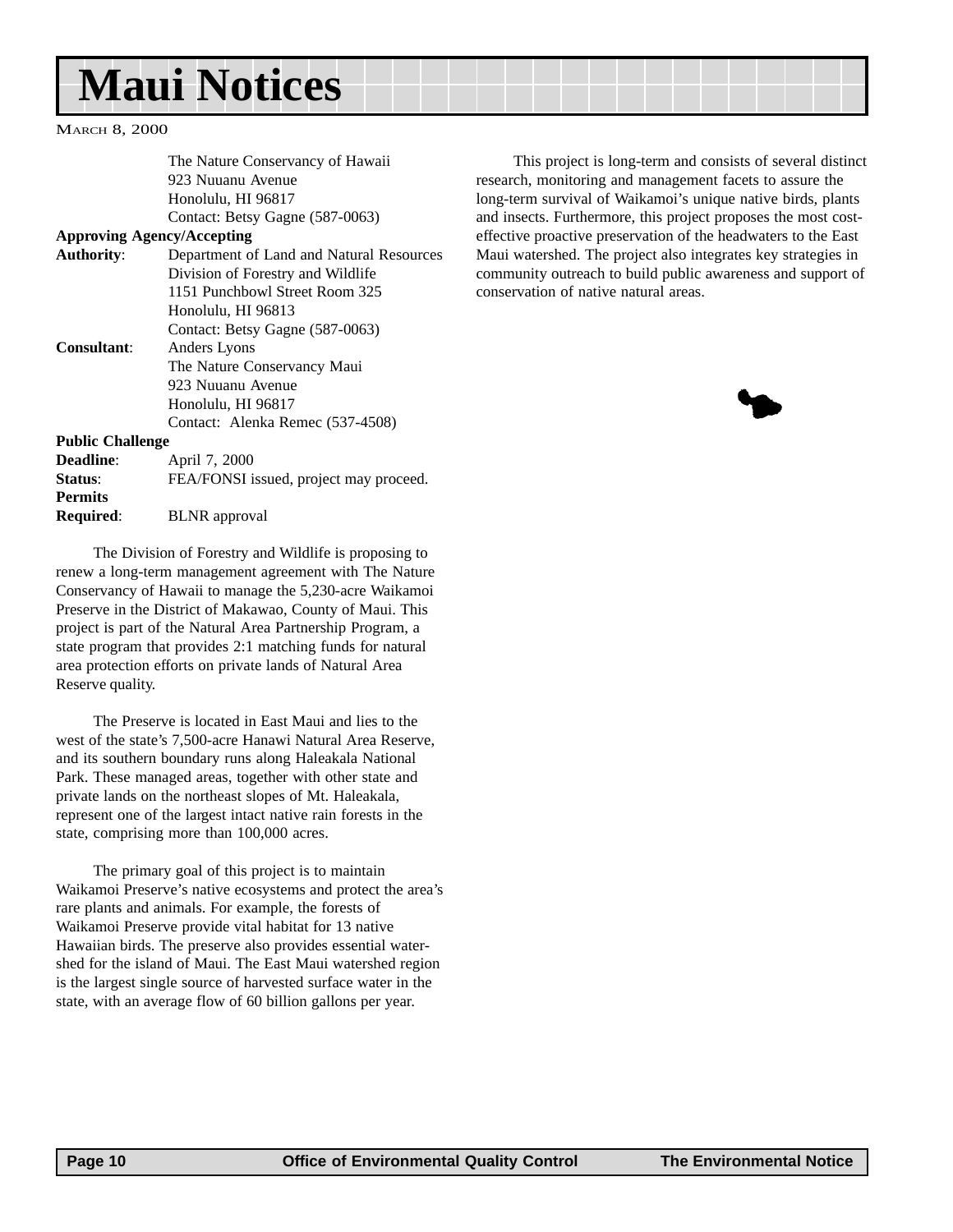## **Molokai Notices**

**1**

MARCH 8, 2000

## <span id="page-10-0"></span>**Final Environmental Assessments (FONSI)**

## 2

## **(1) Kamakou Preserve Natural Area Partnership**

| District:               | Molokai                                  |
|-------------------------|------------------------------------------|
| TMK:                    | 5-4-03:26                                |
| Applicant:              | Department of Land and Natural Resources |
|                         | Division of Forestry and Wildlife        |
|                         | 1151 Punchbowl Street Room 325           |
|                         | Honolulu, HI 96813                       |
|                         | and                                      |
|                         | The Nature Conservancy of Hawaii         |
|                         | 923 Nuuanu Avenue                        |
|                         | Honolulu, HI 96817                       |
|                         | Contact: Betsy Gagne (587-0063)          |
|                         | <b>Approving Agency/Accepting</b>        |
| <b>Authority:</b>       | Department of Land and Natural Resources |
|                         | Division of Forestry and Wildlife        |
|                         | 1151 Punchbowl Street Room 325           |
|                         | Honolulu, HI 96813                       |
|                         | Contact: Betsy Gagne (587-0063)          |
| Consultant:             | Ed Misaki, The Nature Conservancy        |
|                         | 923 Nuuanu Avenue                        |
|                         | Honolulu, HI 96817                       |
|                         | Contact: Alenka Remec (537-4508)         |
| <b>Public Challenge</b> |                                          |
| Deadline:               | April 7, 2000                            |
| Status:                 | FEA/FONSI issued, project may proceed.   |
| <b>Permits</b>          |                                          |
| Required:               | <b>BLNR</b> approval                     |

The Division of Forestry and Wildlife is proposing to renew a long-term management agreement with The Nature Conservancy of Hawaii to manage the 2,774-acre Kamakou Preserve in the District of Molokai, County of Maui. This project is part of the Natural Area Partnership Program, a state program that provides 2:1 matching funds for natural area protection efforts on private lands of Natural Area Reserve quality.

The preserve is located in the east Molokai mountains and borders three other protected natural areas. The Conservancy also cooperates with the state to undertake joint management projects in areas adjacent to Kamakou. Together with Olokui NAR, these protected areas form more than 22,000 acres of contiguous, native-dominated ecosystems. Kamakou is one of the primary groundwater recharge and surface water

source areas feeding the State Department of Agriculture's Molokai Irrigation System.

Of the ten natural community types protected within the preserve there are two rare natural communities – 'Ohi'a Mixed Montane Bog and Montane Wet Piping Cave (a subterranean community known only from Molokai). Kamakou is home to 35 rare plant taxa, 18 of which are listed endangered.

Three endangered native forest birds currently frequent the preserve, along with five species of rare native land snails which are the subject of a long-term research study.

The primary focus of management programs to protect the preserve's native plants, animals and natural communities also results in an improved watershed, wildfire prevention, and increased access to the community for educational and cultural activities.



**2**

## **(2) Mo'omomi Preserve Natural Area Partnership**

| District:                         | Molokai                                  |
|-----------------------------------|------------------------------------------|
| TMK:                              | $5 - 1 - 02:37$                          |
| Applicant:                        | Department of Land and Natural Resources |
|                                   | Division of Forestry and Wildlife        |
|                                   | 1151 Punchbowl Street Room 325           |
|                                   | Honolulu, HI 96813                       |
|                                   | and                                      |
|                                   | The Nature Conservancy of Hawaii         |
|                                   | 923 Nuuanu Avenue                        |
|                                   | Honolulu, HI 96817                       |
|                                   | Contact: Betsy Gagne (587-0063)          |
| <b>Approving Agency/Accepting</b> |                                          |
| <b>Authority:</b>                 | Department of Land and Natural Resources |
|                                   | Division of Forestry and Wildlife        |
|                                   | 1151 Punchbowl Street Room 325           |
|                                   | Honolulu, HI 96813                       |
|                                   | Contact: Betsy Gagne (587-0063)          |
| Consultant:                       | Ed Misaki, The Nature Conservancy        |
|                                   | 923 Nuuanu Avenue                        |
|                                   | Honolulu, HI 96817                       |
|                                   | Contact: Alenka Remec (537-4508)         |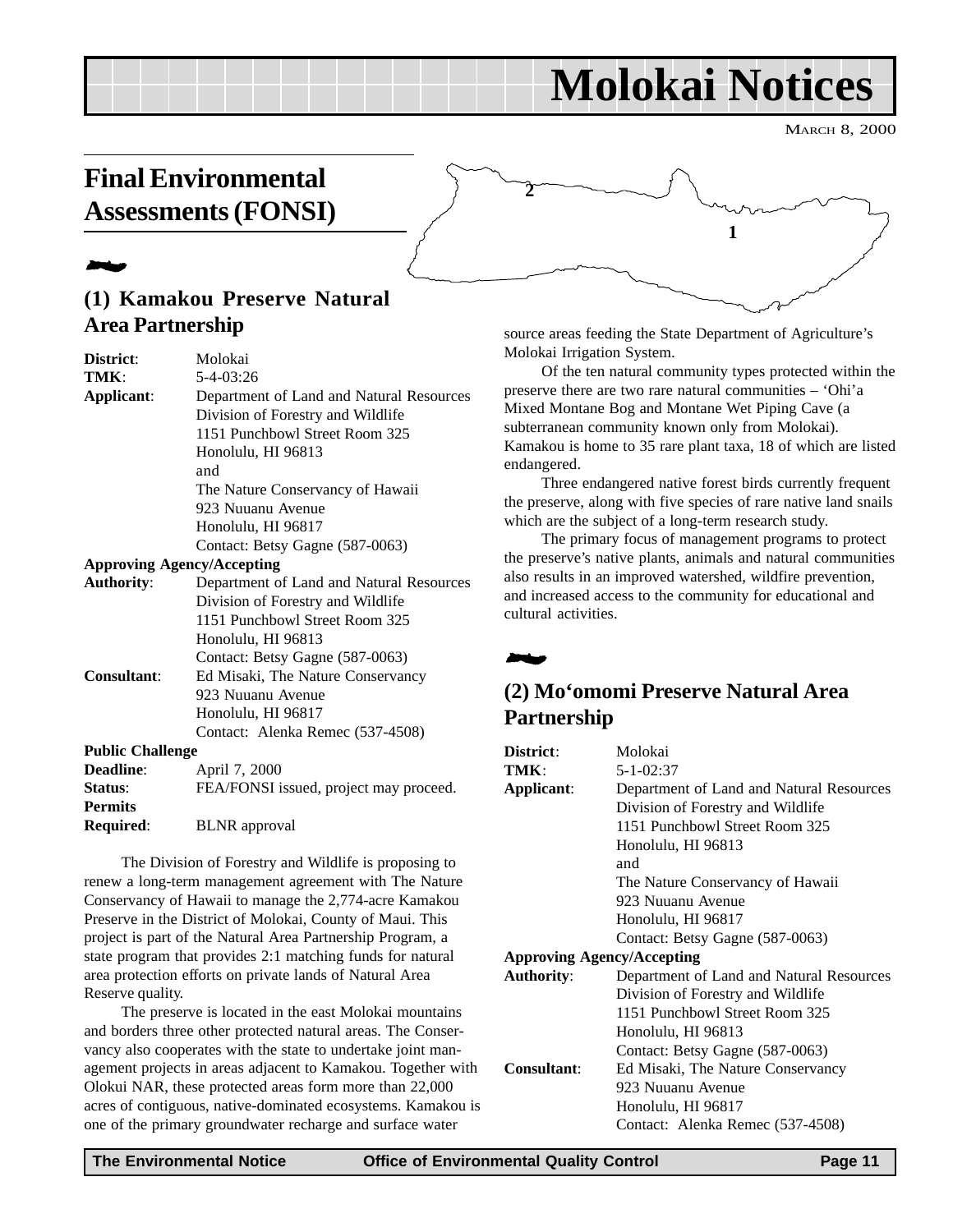## **Molokai Notices**

MARCH 8, 2000

#### **Public Challenge**

| April 7, 2000                          |
|----------------------------------------|
| FEA/FONSI issued, project may proceed. |
|                                        |
| <b>BLNR</b> approval                   |
|                                        |

The Division of Forestry and Wildlife is proposing to renew a long-term management agreement with The Nature Conservancy of Hawaii to manage the 921-acre Mo'omomi Preserve in the District of Molokai, County of Maui. This project is part of the Natural Area Partnership Program, a state program that provides 2:1 matching funds for natural area protection efforts on private lands of Natural Area Reserve quality.

The Preserve is located along the northwest shore of Molokai. Mo'omomi's rich coastal dune ecosystem contains six native-dominated natural communities. Eight of the 25 native plant taxa reported from the preserve are rare. Two of the eight are endemic to western Molokai, three are federally listed as endangered, and two are federally listed as threatened.

Green sea turtles, listed as threatened by the state and federalgovernments, frequent the coastline of Mo'omomi Preserve, and the preserve provides some of the most significant nesting sites in the main Hawaiian Islands. Laysan albatross, wedgetail shearwaters and monk seals also visit the area, and may someday become established at Mo'omomi.

Preserve management activities are directed toward protection of the area's native natural communities through reduction of incursion by domestic livestock and feral animals, and reduction of the spread of alien weeds that adversely affect the native ecosystems. The project also tracks and evaluates the biological and physical resources of the preserve to assist in the prevention of extinction of rare species in the preserve. Management programs also work to build community support and awareness of the conservation of native natural resources, and to implement effective conservation practices that are also culturally sensitive. 2

## **Kauai Notices**

## **Early Consultation**

## $\bullet$

## **(1) Wailua Homesteads Wells Mercury Treatment System**

| <b>District:</b>                  | Wailua-Kapaa                             |
|-----------------------------------|------------------------------------------|
| TMK:                              | 4-2-4: por. 1                            |
| Applicant:                        | County of Kauai, Department of Water     |
|                                   | P.O. Box 1706                            |
|                                   | Lihue, HI 96766                          |
|                                   | Contact: Keith Fujimoto (245-5449)       |
| <b>Approving Agency/Accepting</b> |                                          |
| <b>Authority:</b>                 | Same as above.                           |
| Consultant:                       | CH <sub>2</sub> M Hill                   |
|                                   | 2300 NW Walnut Blyd.                     |
|                                   | Corvallis, OR 97330                      |
|                                   | Contact: Mark Carlson (541-752-4271)     |
| <b>Public Comment</b>             |                                          |
| Deadline:                         | April 7, 2000                            |
| <b>Status:</b>                    | Request for early consultation of public |
|                                   | comments prior to DEA.                   |
|                                   |                                          |

The Department of Water, County of Kauai is proposing to construct a Granular Activated Carbon (GAC) mercury removal system to remove mercury from tow of its potable



water wells. These two well are located next to each other within the Wailua Homesteads area on the island of Kauai and are known as the Wailua Homesteads Well A and Wailua Homesteads Well B.

The GAC system will be a skid mounted package supplied by a qualified vendor. It will consist of two 12 foot diameter mild steel pressure vessels, each containing 20,000 pounds of activated carbon. The filter will be used to remove mercury from the well water prior to it being discharged into the distribution system. The water entering the distribution system will meet the potable water standards.

Backwash water from the GAC system will be directed to a cross-linked polyethylene cone-bottom tank. The backwash water will be allowed to batch settle within the tank. Once the supernatant is clear, it will be decanted of and passed through a disposable carbon drum for disposal or it will be discharged through a leach field. Under this plan the facility is being designed a zero discharge facility.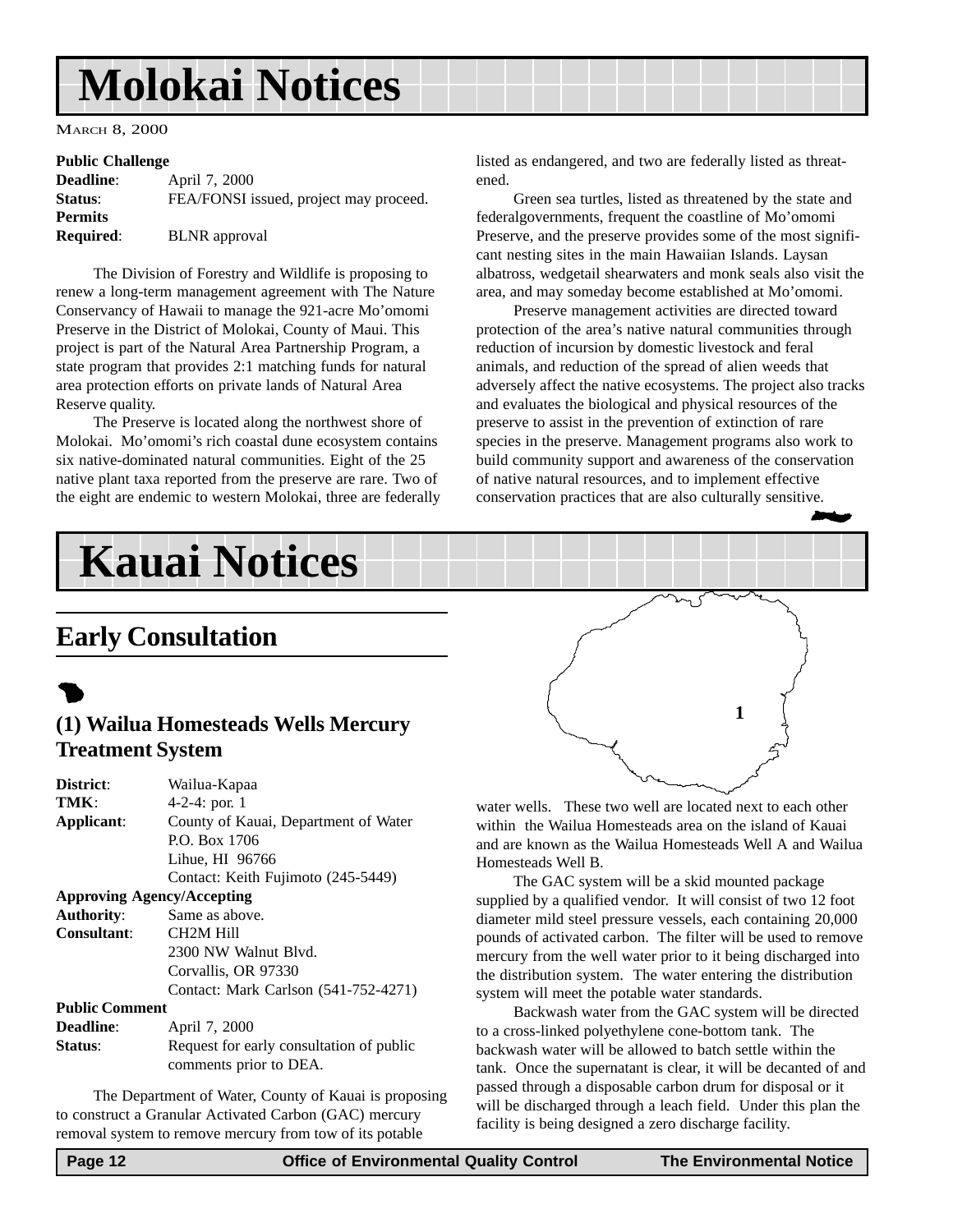## **Hawaii Notices**

MARCH 8, 2000

## <span id="page-12-0"></span>**Final Environmental Assessments/Findings of No Significant Impacts (FONSI)**

## $\blacktriangleright$

## **(1) Zivalic Single-Family Home**

| South Kona                               |
|------------------------------------------|
| $8 - 7 - 19:40$                          |
| Paul Zivalic                             |
| c/o Gregory R. Mooers                    |
| P.O. Box 1101                            |
| Kamuela, Hawaii 96743                    |
| Contact: Gregory Mooers (885-6839)       |
| <b>Approving Agency/Accepting</b>        |
| Department of Land and Natural Resources |
| P.O. Box 621                             |
| Honolulu, Hawaii 96809                   |
| Contact: Ed Henry (587-0380)             |
| Ron Terry, Ph.D. (982-5831)              |
| HC 2 Box 9575                            |
| Keaau, Hawaii                            |
| <b>Public Challenge</b>                  |
| April 7, 2000                            |
| FEA/FONSI issued, project may proceed.   |
|                                          |
| CDUP, SMA, building                      |
|                                          |

The project involves construction of a single-family home on a 0.24 acre lot that lies within the Conservation District at the makai end of Kona Paradise subdivision, about 250 feet mauka of the shoreline. A trail is located at the makai end of the lot. Associated improvements include a garage, water tank, landscaping, and an Individual Wastewater System. The cost of the improvements is about \$125,000, and all funding is private (no public funds are involved). Landclearing and construction activities will produce shortterm impacts to noise, air quality, access and scenery, which will be mitigated by adherence to various CDUP conditions. The applicant agrees to avoid any disturbance of the trail and to allow unrestricted access along the trail. Following the construction of the proposed home, the applicant will survey and deed to the State of Hawaii, Division of Forestry and Wildlife, Na Ala Hele, and register with the Bureau of Conveyance, a 10-foot wide alignment on the western



boundary of the parcel. Furthermore, the applicant will purchase and install appropriate signage as approved by Na Ala Hele on the northern and southern end of the alignment.

The lot is located in the ahupua'a of Kaohe 4, near Pebble Beach.

 $\blacktriangleright$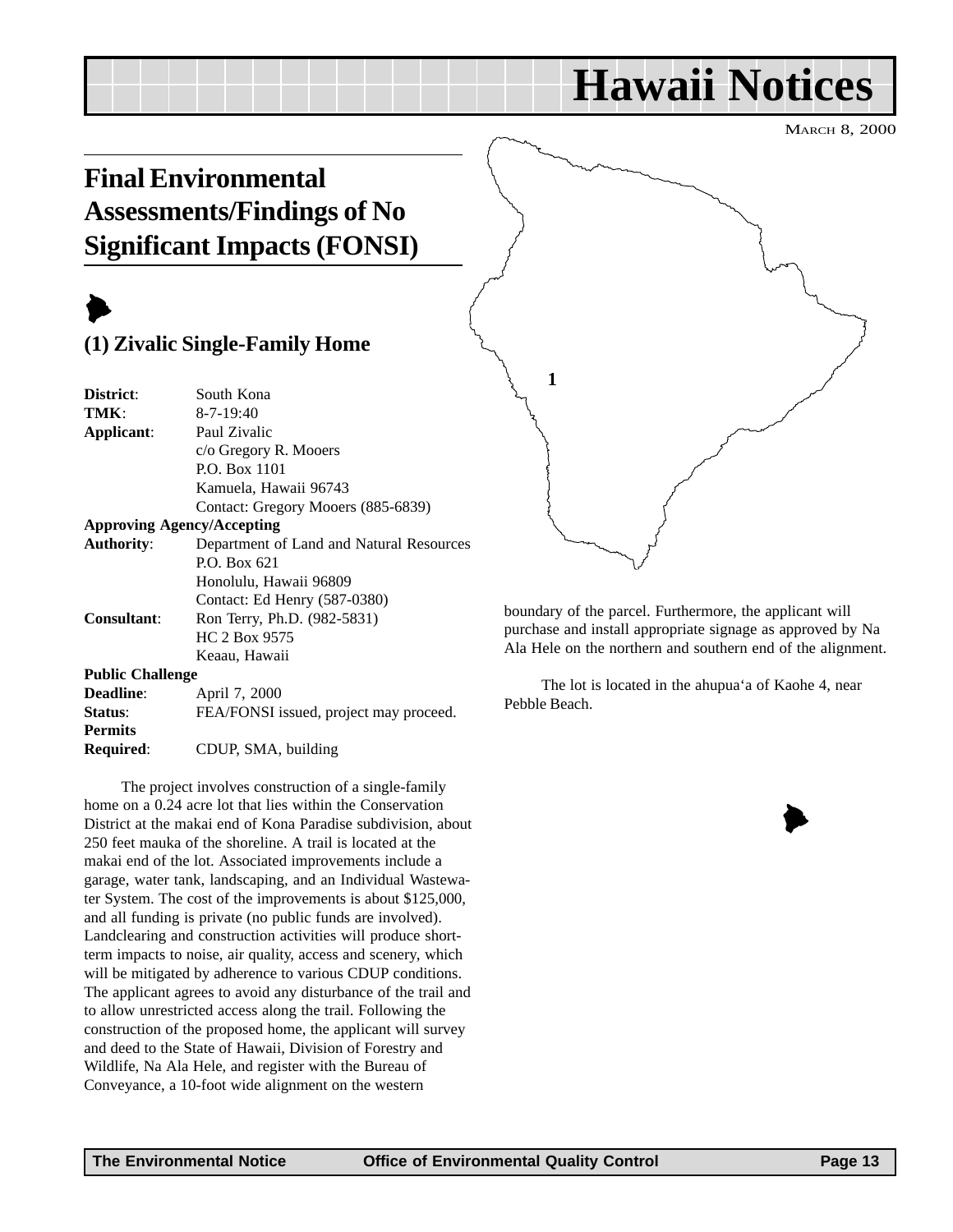## <span id="page-13-0"></span>**Statewide Notices**

MARCH 8, 2000

## **Draft Environmental Assessments**

## 9 **Hawaiian Islands Beach Nourishment Projects**

| District:                         | Statewide                                |
|-----------------------------------|------------------------------------------|
| Applicant:                        | Department of Land and Natural Resources |
|                                   | Office of the Chairperson                |
|                                   | 1151 Punchbowl Street, Room 130          |
|                                   | Honolulu, Hawaii 96813                   |
|                                   | Contact: Sam Lemmo (587-0381)            |
| <b>Approving Agency/Accepting</b> |                                          |
| <b>Authority:</b>                 | Same as above.                           |
| <b>Public Comment</b>             |                                          |
| <b>Deadline:</b>                  | April 7, 2000                            |
| Status:                           | DEA First Notice pending public comment. |
|                                   | Address comments to the applicant with a |
|                                   | copy to OEOC.                            |
| <b>Permits</b>                    | CDUA, Army Corps, WQC, CZM               |
| Required:                         | Consistency Determination                |
|                                   |                                          |

The loss of Hawaii's sandy beaches is a major social, economic, and environmental problem. Studies show that nearly 25 percent, or 17 miles of sandy beaches on the island of Oahu have been lost or severely narrowed over the past 70 years due to shoreline armoring. Similar losses have occurred on the island of Maui, and to a lesser degree, on Kauai and Hawaii.

In January of 1996, DLNR, Land Division initiated development of a strategic plan to address coastal erosion within a framework of beach protection, something that had never been attempted before in this State. These efforts resulted in the development of the Hawaii Coastal Erosion Management Plan (COEMAP) adopted in August 1999 by the BLNR and the establishment of the Coastal Lands Program.

One of the plan's major recommendations is to promote beach nourishment and restoration as a viable alternative to shoreline armoring (i.e., the practice of building hard shoreline structures to stop land loss/shoreline retreat). Unfortunately, this customary practice has caused the accelerated loss of Hawaii's beaches. When a hard structure is present, beach loss can occur for two primary reasons: 1) the shoreline structure refocus wave and current action on the sandy beach, causing it to erode rather than retreat landward, and 2) these structures cut-off the supply of sand to the beach resulting in beach deflation or starvation.

Beach loss seriously impacts all of us. When beaches erode, shoreline access is lost. Recreation and cultural

activities are limited, coastal habitat is impacted, and our visitor economy suffers.

Implementation of a statewide CDUP and Corps SPGP will streamline the permitting process for small-scale beach nourishment projectsand consolidate permitting within one agency, the DLNR. This would provide an incentive for shore owner groups to seriously consider this practice as an alternative to shoreline armoring. Use of small-scale beach nourishment in Hawaii could reduce the incidence of shoreline armoring and enhance public beaches with minimal negative environmental consequences.

## 9 **Wildlife Hazard Management at Airports in Hawaii (NEPA)**

| District:             | Statewide                                  |
|-----------------------|--------------------------------------------|
| Applicant:            | U.S. Department of Agriculture             |
|                       | Animal and Plant Health Inspection Service |
|                       | Wildlife Services                          |
|                       | 3375 Koapaka St., Ste. H420                |
|                       | Honolulu, HI 96819                         |
|                       | Contact: Tim J. Ohashi (861-8576)          |
| <b>Public Comment</b> |                                            |

**Deadline**: April 24, 2000

Department of Agriculture (USDA), Animal and Plant Health Inspection Service (APHIS), Wildlife Services, has prepared an environmental assessment (EA) that analyzes alternatives for a wildlife hazard management program at airports in Hawaii. The EA incorporates by reference the findings of the Animal Damage Control (ADC) Programmatic Environmental Impact Statement (EIS). This EA is tiered to the EIS.

The action proposed is to continue the current cooperative wildlife hazard management program at Hilo International Airport, Kapalua Airport, Lanai Airport, Molokai Airport, Kalaupapa Airport, Dillingham Airfield, Burns Field and Princeville in the state of Hawaii. The EA analyzes projects at these airports and airfields and their potential impacts as conducted by WS on behalf of the Hawaii Department of Transportation, Airports Division. The analysis does not include wildlife hazard management projects conducted at Kahului Airport, Honolulu International Airport, and Lihue Airport, which were analyzed under separate environmental assessments for each airport. The criteria for individually analyzing an airport project were the size of airport operations or the type and intensity of WS actions.

The Environmental Assessment of Wildlife Hazard Management at Airports in Hawaii indicates that there will not be a significant impact on the quality of the human environment as a result of the proposed action.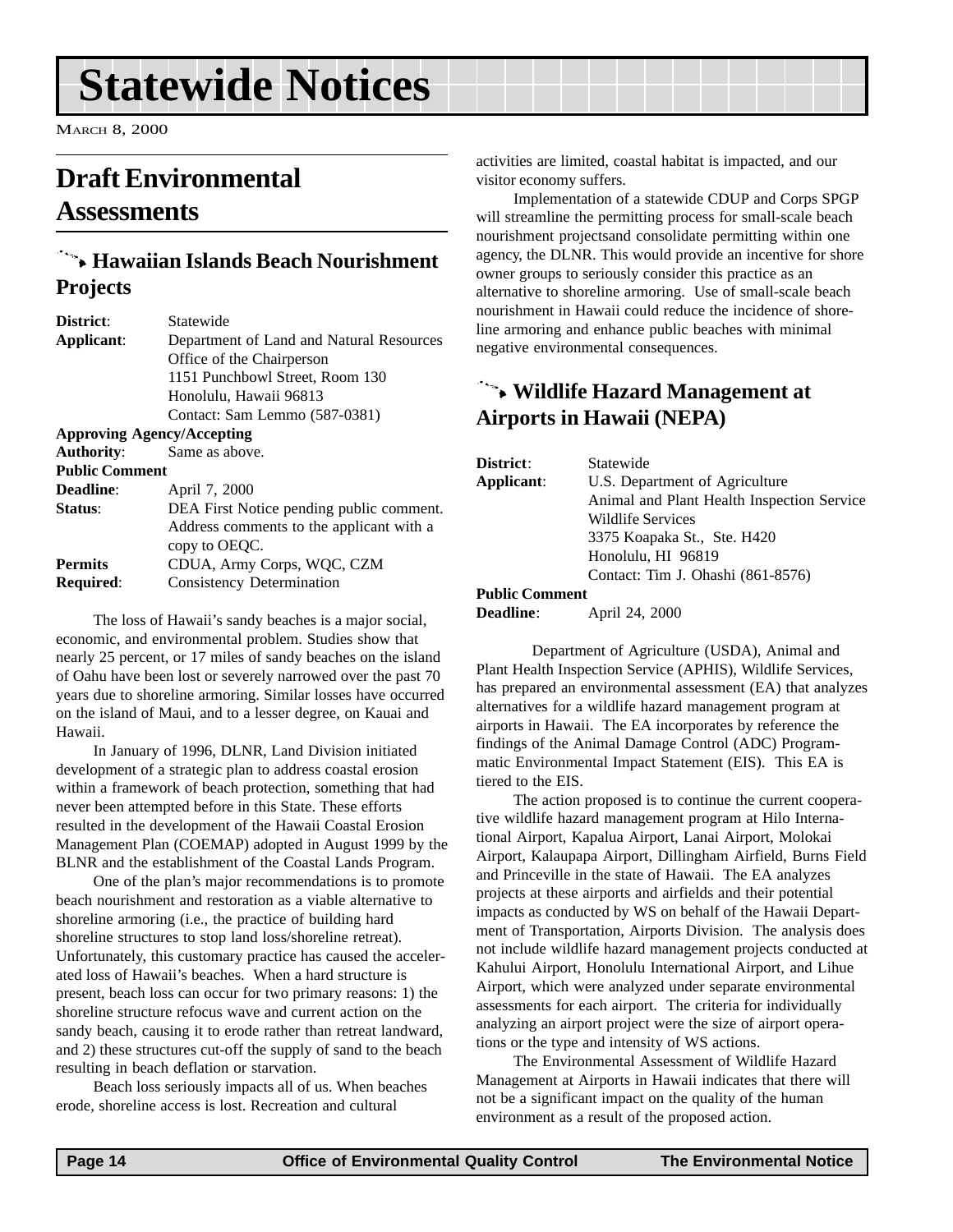## **Shoreline Notices**

MARCH 8, 2000

### **Shoreline Certification Applications**

Pursuant to § 13 -222-12, HAR the following shoreline certification applications are available for inspection at the DLNR District Land Offices on Kauai, Hawaii and Maui and at Room 220, 1151 Punchbowl St., Honolulu, Oahu (Tel: 587-0414). All comments shall be submitted in writing to the State Land Surveyor, 1151 Punchbowl Street, Room 210, Honolulu, HI 96813 and postmarked no later than fifteen (15) calendar days from the date of the public notice of the application.

| Case<br>$N_O$ . | Date<br>Received | Location                                                                                                                                                                                                                                                                                                                     | Applicant                                                                                           | Tax Map<br>Key                        |
|-----------------|------------------|------------------------------------------------------------------------------------------------------------------------------------------------------------------------------------------------------------------------------------------------------------------------------------------------------------------------------|-----------------------------------------------------------------------------------------------------|---------------------------------------|
| $OA - 760$      | 02/14/00         | Portion of Beach Reserve for<br>Lessee, Maualua Beach<br>Subdivision Block 1, Section A<br>at Maualua, Honolulu, Oahu,<br>Hawaii (Makai of 345-A Portlock<br>Road)<br>Purpose: Obtain County Permit<br>Repair Seawall                                                                                                        | ParEn, Inc., dba park<br>engineers., for B.P.<br>Bishop Estate                                      | $3 - 9 - 004$<br>Por. 038             |
| OA-761          | 02/17/00         | Portion of R.P. 4475, Land<br>Commission Award 7713 Apana 30<br>to V. Kamamalu, Maunalua Beach<br>Extension No. 2, Maunalua,<br>Oahu, Hawaii (487-A Portlock<br>Road)<br>Purpose: County approval for<br>consolidation of lot 4-A (TMK:<br>$3-8-26: 5$ and to resolve<br>discrepancy along the gulch<br>between the two lots | Sam O. Hirota, Inc., for<br>Matsuda Hawaii, Inc.                                                    | $3 - 9 - 016$ :<br>036                |
| MA-219          | 02/23/00         | Being a portion of Land<br>Commission Award 11216, Apana 1<br>to M. Kekauonohi, being also<br>all of lots 42, 43 and 44 of<br>makena Beach Lots (Makena Road<br>between Wailea Alanui Drive and<br>Makena Alanui)<br>Purpose: Establish shoreline to<br>determine planning of future<br>use of the properties                | Warren S. Unemori<br>Engineering, Inc., for<br>Howard M. Bernstein                                  | $2 - 1 - 011:$<br>024, 025<br>and 026 |
| $MA-220$        | 02/23/00         | Being a portion of Land<br>Commission Award 11216, Apana 1<br>to M. Kekauonohi, being also<br>all of lot 47 of makena Beach<br>Lots (Makena Road between<br>Wailea Alanui Drive and Makena<br>Alanui)<br>Purpose: Establish shoreline to<br>determine planning of future<br>use of the property                              | Warren S. Unemori<br>Engineering, Inc., for<br>Warmenhover Spirit Trust,<br>Curtis A. Burr, Trustee | $2 - 1 - 011:$<br>21                  |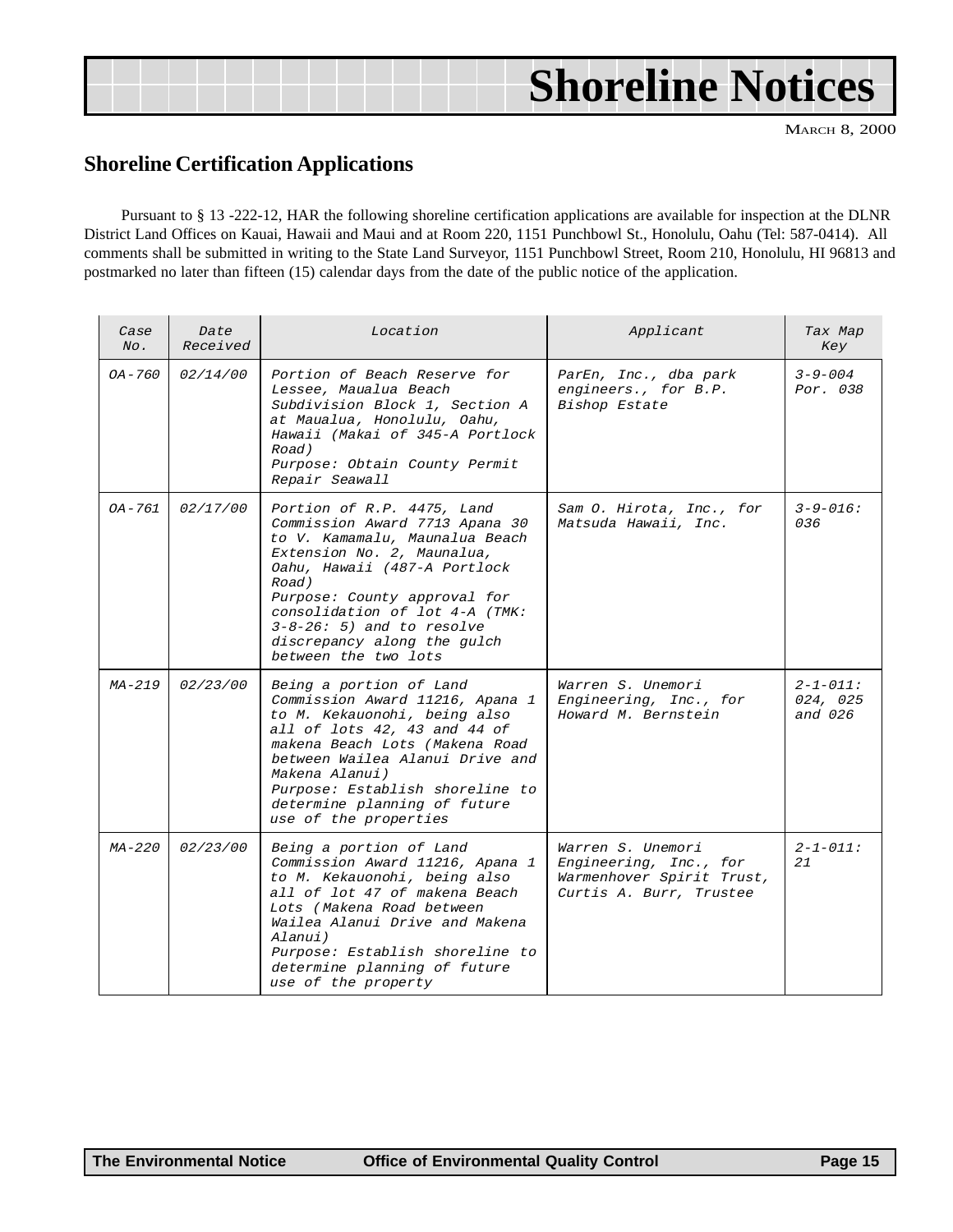## <span id="page-15-0"></span>**Shoreline Notices**

MARCH 8, 2000

### **Shoreline Certifications and Rejections**

Pursuant to §13-222-26, HAR the following shorelines have been certified or rejected by the DLNR. A person may appeal a certification or rejection to the BLNR, 1151 Punchbowl Street, Room 220, Honolulu, HI 96813, by requesting in writing a contested case hearing no later than twenty (20) calendar days from the date of public notice of certification or rejection.

| Case<br>$N_O$ . | <i>CERT/REJ</i><br>Date                      | Location                                                                                                                                                                                                                                      | Applicant                                                    | Tax Map<br>Key         |
|-----------------|----------------------------------------------|-----------------------------------------------------------------------------------------------------------------------------------------------------------------------------------------------------------------------------------------------|--------------------------------------------------------------|------------------------|
| OA – 747        | Certific<br>ation<br>Date<br><i>02/25/00</i> | Lot 62-A, Pupukea-Paumalu Beach<br>Lots at Pupukea, Koolauloa,<br>Oahu, Hawaii (Lot 62-A, 59-271<br>Ke-Nui Road, Haleiwa)<br>Purpose: Obtain County Building<br>Permit                                                                        | Walter P. Thompson, Inc.,<br>for Keith and Carla<br>Buckhold | $5 - 9 - 019$ :<br>048 |
| MA-002          | Certific<br>ation<br>Date<br><i>02/25/00</i> | Being a portion of Grant 548 to<br>J. Y. Kanehoa, Lot 1-A of<br>Keawakaou Beach Lots, Honuaula,<br>Makawao, Maui, Hawaii (3136<br>South Kihei Road, Kihei, Maui,<br>Hawaii)<br>Purpose: Establish Shoreline<br>Boundary for Land Use Planning | Warren S. Unemori<br>Engineering, Inc., for<br>Eric A. Hahn  | $2 - 1 - 010$ :<br>007 |
| $0A - 759$      | Certific<br>ation<br>Date<br>02/25/99        | Lot 19-A of the Waialae Beach<br>Lots, Section "A" Waialae-Nui,<br>Honolulu, Hawaii (4819-C Kahala<br>Avenue)<br>Purpose: Obtain County Permit                                                                                                | Sam O. Hirota, Inc., for<br>Mr. and Mrs. David Allen         | $3 - 5 - 059:$<br>010  |

## **Coastal Zone News**

### **Federal Consistency Reviews**

The Hawaii Coastal Zone Management (CZM) Program has received the following federal actions to review for consistency with the CZM objectives and policies in Chapter 205A, Hawaii Revised Statutes. This public notice is being provided in accordance with section 306(d)(14) of the National Coastal Zone Management Act of 1972, as amended. For more information, please call John Nakagawa with the Hawaii CZM Program at 587-2878. Federally mandated deadlines require that comments be received by the date specified for each CZM consistency review and can be mailed to:

David W. Blane, Director Office of Planning Dept. of Business, Economic Development & Tourism P.O. Box 2359 Honolulu, Hawaii 96804

Or, fax comments to the Hawaii CZM Program at 587- 2899.

## 1 **(1) Restore and Stabilize the Shoreline at Wharf K-11, Pearl Harbor, Oahu**

**Federal Action**: Direct Federal Activity **Federal Agency**:Department of the Navy **Federal Permitting**

**Agency**: U.S. Army Corps of Engineers Contact: Bill Lennan, 438-6986 **Location**: Vicinity of Wharf K-11, Pearl Harbor, Oahu

## **Proposed Action:**

Restore and stabilize the shoreline in the vicinity of Wharf K-11 due to extensive erosion. A Geoweb cellular confinement system will be used to construct a retaining wall, and clean select backfill material will be placed in the Geoweb layers. The Navy is requesting a Department of the Army Permit from the U.S. Army Corps of Engineers for the project. The Navy filed a CZM federal consistency negative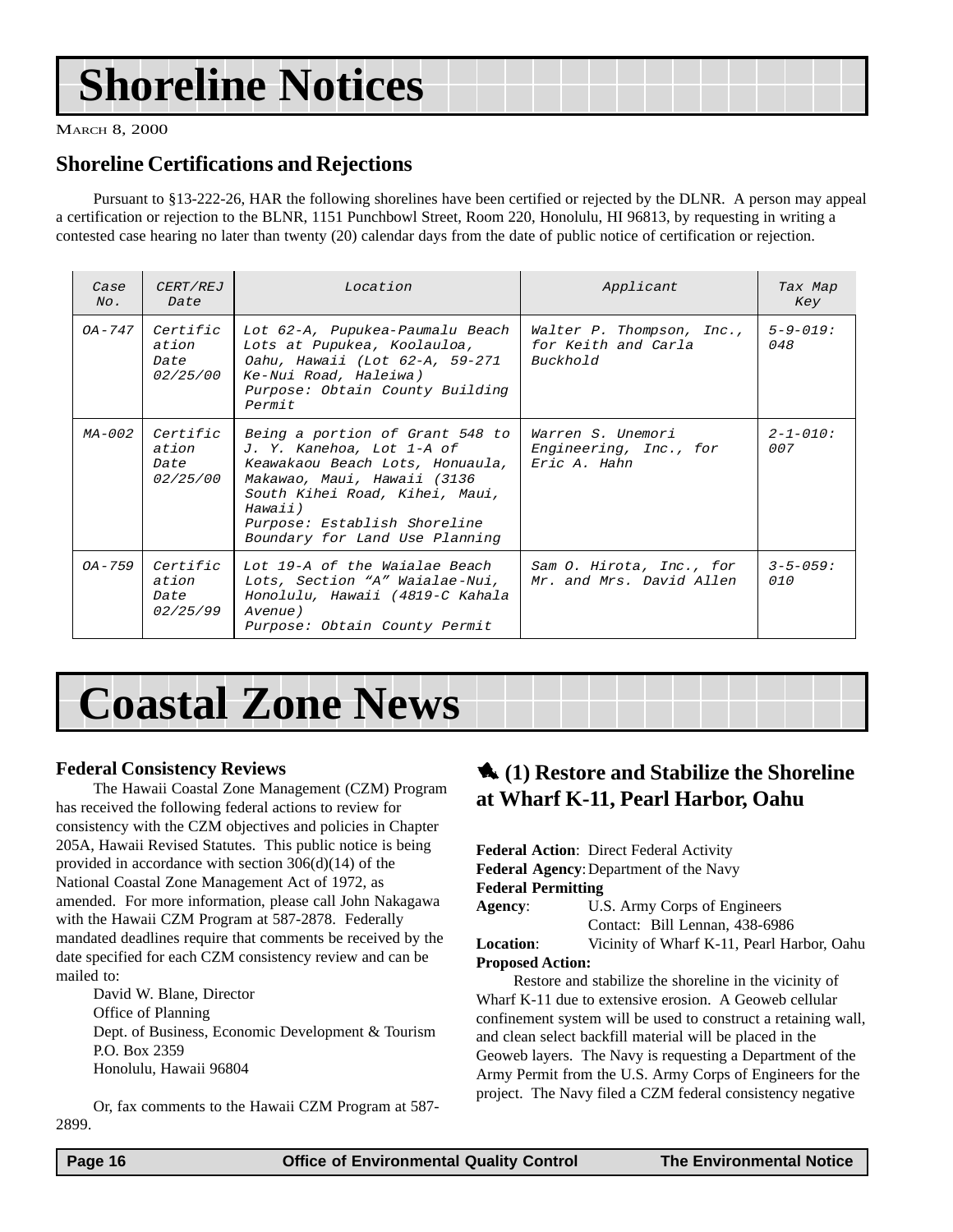<span id="page-16-0"></span>

determination with the Corps stating that the activity will not affect the coastal zone outside of federally controlled areas and therefore, is not subject to review by the Hawaii CZM Program.

## 1 **(2) Install Two Submarine Fiber Optic Cables - Pearl Harbor Naval Base to Ford Island, and Ford Island to Pearl City Peninsula, Pearl Harbor, Oahu**

**Federal Action**: Direct Federal Activity **Federal Agency**: Department of the Navy **Federal Permitting**

| Agency:                 | U.S. Army Corps of Engineers      |  |  |
|-------------------------|-----------------------------------|--|--|
|                         | Contact: Peter Galloway, 438-8416 |  |  |
| <b>Location:</b>        | Pearl Harbor, Oahu                |  |  |
| <b>Proposed Action:</b> |                                   |  |  |

Install two submarine fiber optic cables between Pearl Harbor Naval Base and Ford Island, and between Ford Island and Pearl City Peninsula. The cables are to be secured to the bottom. The Navy is requesting a Department of the Army Permit from the U.S. Army Corps of Engineers for the project. The Navy filed a CZM federal consistency negative determination with the Corps stating that the activity will not affect the coastal zone outside of federally controlled areas and therefore, is not subject to review by the Hawaii CZM Program.

## 4 **(3) Helicopter Aviation Training, Lanai**

**Federal Action**: Direct Federal Activity **Federal Agency**: Department of the Navy **Location**: Northwest Lanai **Proposed Action**:

Conduct confined-area landings (CAL) training in addition to on-going low-altitude terrain flight (TERF) training on land owned by Castle and Cooke, Inc. in northwest Lanai. Since 1990, Marine Corps Base Hawaii, Kaneohe Bay, has had a license agreement with Castle and Cooke, Inc. to conduct nighttime TERF and CAL helicopter training using night-vision goggles. The license with Castle and Cooke, Inc. limits training to seven nights per month. To date, the Marine Corps has conducted TERF training only, which involves no landings, and is now proposing to add CAL training which involves brief practice landings. TERF and CAL training on Lanai would not involve the deployment of ground forces.

**Comments Due**: March 22, 2000

## **Marine and Coastal Zone Management Advisory Group**

The Marine and Coastal Zone Management Advisory Group (MACZMAG) will hold its next regularly scheduled meeting on Friday, March 17, 2000 from 9:00 a.m. - 11:00 a.m. in the State Office Tower, Room 204. For more information, please call Susan Feeney with the Hawaii CZM Program at 587-2880. MACZMAG meeting agendas and minutes are available on the Hawaii Coastal Zone Management Program web page at www.hawaii.gov/dbedt/ czm.

## **Office Of Planning Solicitation For Non-Governmental Marine And Coastal Zone Management Advisory Group Members**

The Office of Planning (OP) is conducting a statewide solicitation for volunteers interested in filling four (4) vacant non-governmental positions on the statewide Marine and Coastal Zone Management Advisory Group (MACZMAG). MACZMAG provides advice to the State of Hawaii's coastal zone management program on planning and policy management issues.

The positions, when filled, will provide representation from East Hawaii, Kauai, and Oahu (2) and representation of at-large, Native Hawaiian, recreational, and research interests. The non-governmental members are appointed by the Governor to serve 2-year terms. Members serve without pay but are provided airfare. Meetings are held during the workweek, currently six times a year. Meetings may be held on different islands. The six non-governmental members of MACZMAG are responsible for collectively preparing an annual report to the Governor and the Legislature, submitted prior to each regular session.

Applications must be received by March 16, 2000. For more information or to obtain an application, please contact Susan Feeney of the Coastal Zone Management Program, Office of Planning at (808) 587-2880 on Oahu; FAX (808) 587-2899; e-mail: sshirais@dbedt.hawaii.gov. From the Neighbor Islands, please use the following numbers: Hawaii 974-4000; Kauai 247-3141; Maui 984- 2400; Molokai and Lanai 1-800-468-4644.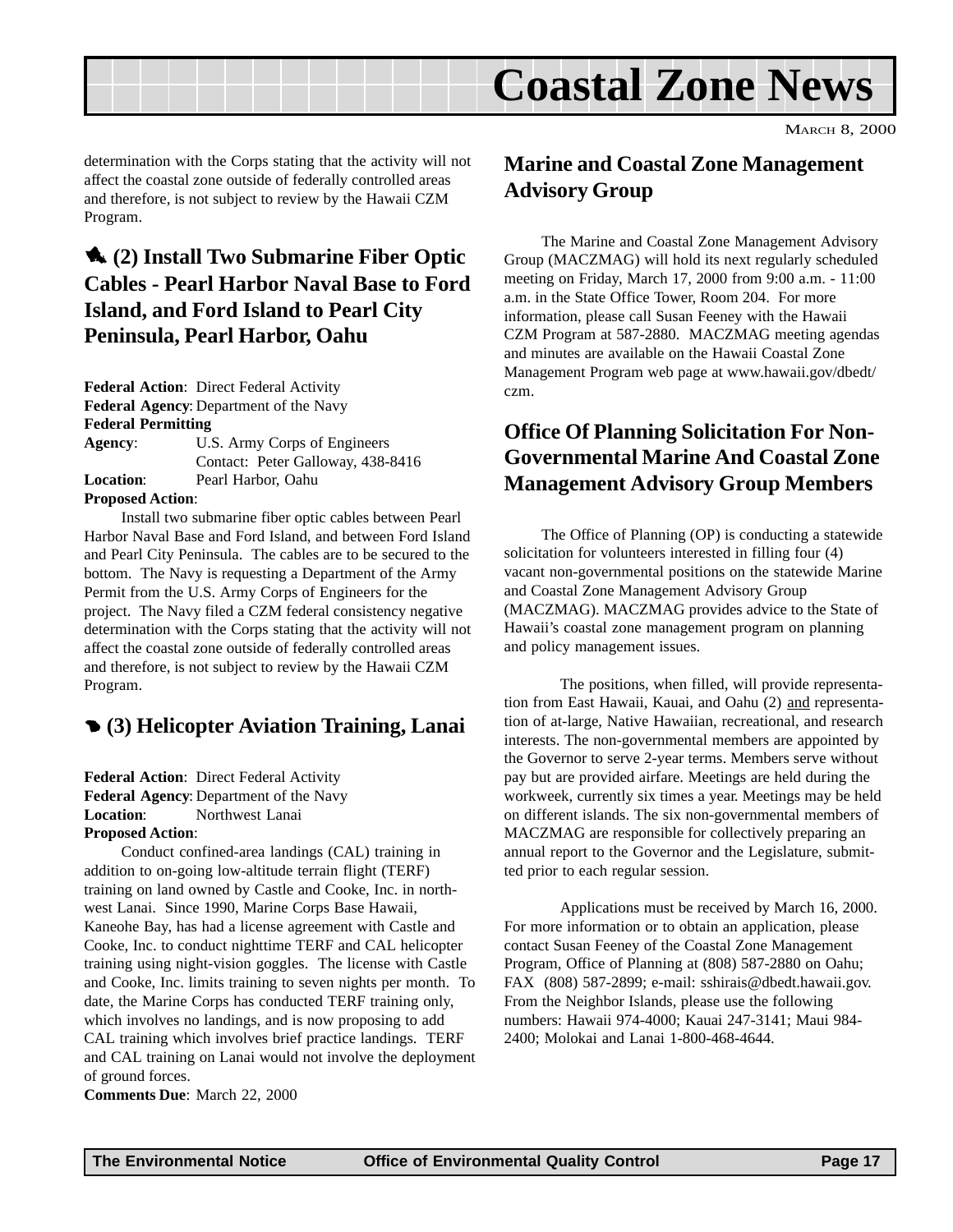## **Pollution Control Permits**

MARCH 8, 2000

## **Department of Health Permits**

The following is a list of some pollution control permits currently being reviewed by the State Department of Health. For more information about any of the listed permits, please contact the appropriate branch or office of the Environmental Management Division at 919 Ala Moana Boulevard, Honolulu.

| <b>Branch</b><br>Permit Type                                        | Applicant & Permit<br>Number                                                | Project Location                                                                              | Pertinent<br>Date             | Proposed Use                                                                                                             |
|---------------------------------------------------------------------|-----------------------------------------------------------------------------|-----------------------------------------------------------------------------------------------|-------------------------------|--------------------------------------------------------------------------------------------------------------------------|
| Clean Air<br>Branch,<br>586-4200,<br>Noncovered<br>Source<br>Permit | The Gas Company<br>(GASCO)<br>NSP 0004-02-N                                 | 91-390 Kauhi<br>Street, Kapolei,<br>Oahu                                                      | Issued:<br>2/10/00            | Synthetic Natural Gas<br>(SNG) Plant                                                                                     |
| Clean Air<br>Branch,<br>586-4200,<br>Noncovered<br>Source<br>Permit | Marine Corps Base<br>Hawaii<br>NSP 0111-01-N                                | Marine Corps Base<br>Hawaii (MCBH),<br>Kaneohe Bay,<br>Oahu                                   | Issued:<br>2/15/00            | Corrosion Control Hangar<br>and One (1) 1.275<br>MMBtu/hr Ajax Boiler                                                    |
| Clean Air<br>Branch,<br>586-4200,<br>Noncovered<br>Source<br>Permit | Grace Pacific<br>Corporation<br>NSP 0042-01-N<br>(Renewal)                  | 91-205 Kalaeloa<br>Blvd., Kapolei,<br>Oahu                                                    | Issued:<br>2/18/00            | 30 TPH Concrete Block<br>Plant                                                                                           |
| Clean Air<br>Branch,<br>586-4200,<br>Noncovered<br>Source<br>Permit | Ameron International<br>Corporation<br>(dba Ameron Hawaii)<br>NSP 0374-01-N | Piilani Highway,<br>Kihei, Maui<br><b>UTM Coordinates:</b><br>764.16 km E.,<br>2,300.68 km N. | Issued:<br>2/24/00            | 120 cy/hr Transit Mix<br>Concrete Batching Plant                                                                         |
| Clean<br>Water<br>Branch,<br>586-4309,<br><b>NPDES</b>              | Lanai Oil Company,<br>Inc.<br>#00-CW-PW-03                                  | Kaumaiapau<br>Harbor, Lanai                                                                   | Comments<br>Due:<br>3/29/2000 | Discharge commingle<br>storm water and process<br>wastewater from the Lanai<br>Oil Company, Inc. to<br>Kaumaiapau Harbor |